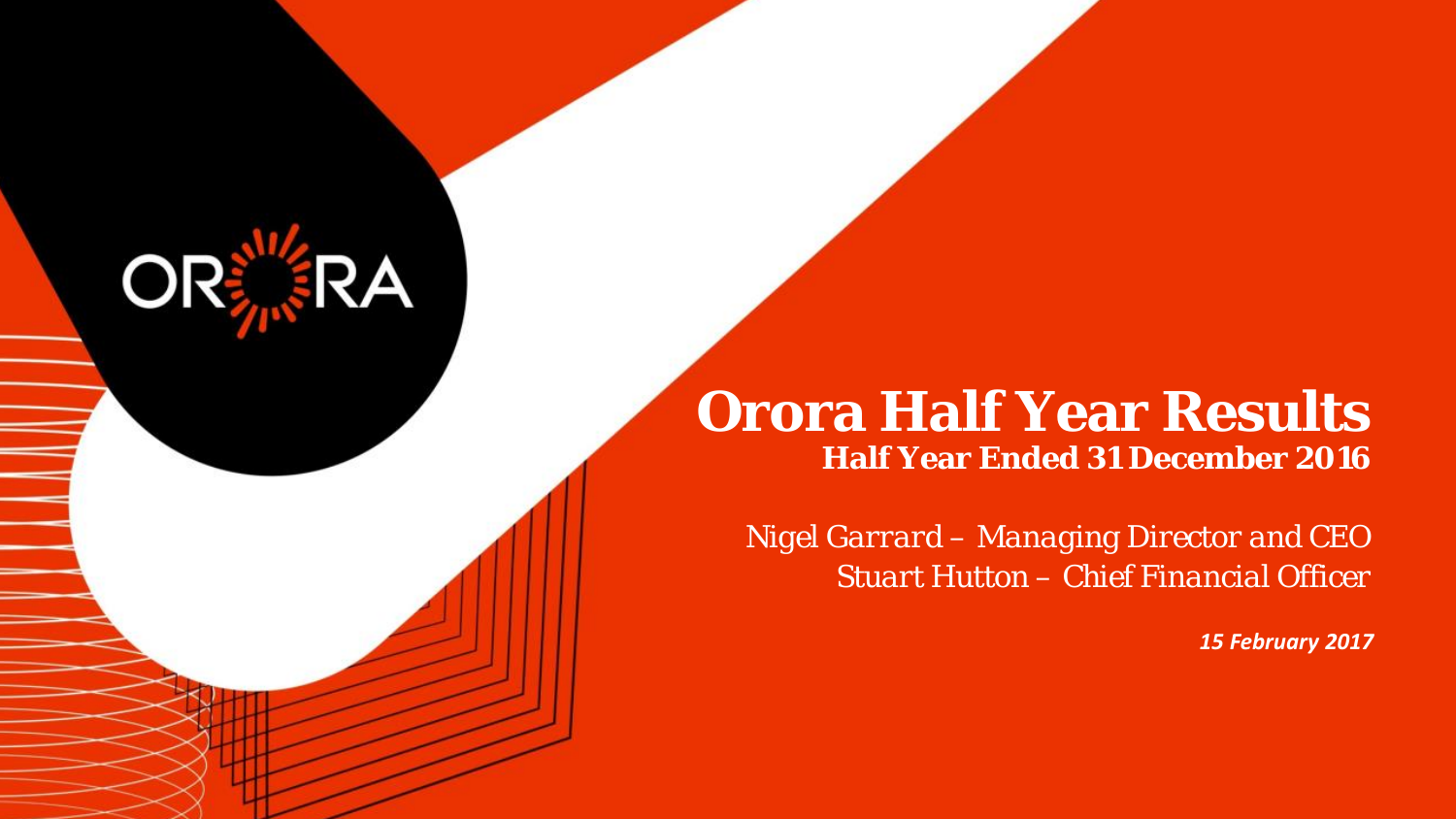# *Important Information*



#### **Forward Looking Statements**

This presentation contains forward looking statements that involve subjective judgment and analysis and are subject to significant uncertainties, risks and contingencies, many of which are outside the control of, and are unknown to Orora. Forward looking statements can generally be identified by the use of forward-looking words such as "may", "will", "expect", "intend", "plan", "seeks", "estimate", "anticipate", "believe", "continue", or similar words.

No representation, warranty or assurance (express or implied) is given or made in relation to any forward looking statement by any person (including Orora). In addition, no representation, warranty or assurance (express or implied) is given in relation to any underlying assumption or that any forward looking statements will be achieved. Actual future events may vary materially from the forward looking statement and the assumptions on which the forward looking statements are based. Given these uncertainties, readers are cautioned not to place undue reliance on such forward looking statements.

In particular, we caution you that these forward looking statements are based on management's current economic predictions and assumptions and business and financial projections. Orora's business is subject to uncertainties, risks and changes that may cause its actual results, performance or achievements to differ materially from any future results, performance or achievements expressed or implied by these forward-looking statements. The factors that may affect Orora's future performance include, among others:

- Changes in the legal and regulatory regimes in which Orora operates;
- Changes in behaviour of Orora's major customers;
- Changes in behaviour of Orora's major competitors;
- The impact of foreign currency exchange rates; and
- General changes in the economic conditions of the major markets in which Orora operates.

These forward looking statements speak only as of the date of this presentation. Subject to any continuing obligations under applicable law or any relevant stock exchange listing rule, Orora disclaims any obligation or undertaking to publicly update or revise any of the forward looking statements in this presentation, whether as a result of new information, or any change in events conditions or circumstances on which any statement is based.

#### **Non-IFRS information**

Throughout this presentation, Orora has included certain non-IFRS financial information. This information is presented to assist in making appropriate comparisons with prior periods and to assess the operating performance of the business. Orora uses these measures to assess the performance of the business and believes that the information is useful to investors. All non-IFRS information unless otherwise stated has not been extracted from Orora's financial statements.

#### **Prior Year: Underlying Earnings – excludes profit on sale of land at Petrie, Queensland**

Throughout this presentation, all references to 'underlying earnings' ('underlying EBITDA', 'underlying EBIT', 'underlying NPAT', 'underlying EPS') excludes the 1H16 one-off profit on sale of land at Petrie, Queensland (representing \$8.4M EBIT, \$5.9M NPAT) – previously reported within the "Corporate" segment. Current period proceeds of \$7.5M have been included in Operating Cash to fund decommissioning costs and Innovation Initiative projects. This information is presented to assist in making appropriate comparisons with the current period and to assess the operating performance of the business.

#### **Minor Reclassification of Prior Year Numbers**

 $\Gamma$   $\Gamma$   $\Gamma$   $\Gamma$ Certain prior year amounts have been reclassified for consistency with the current period presentation. 2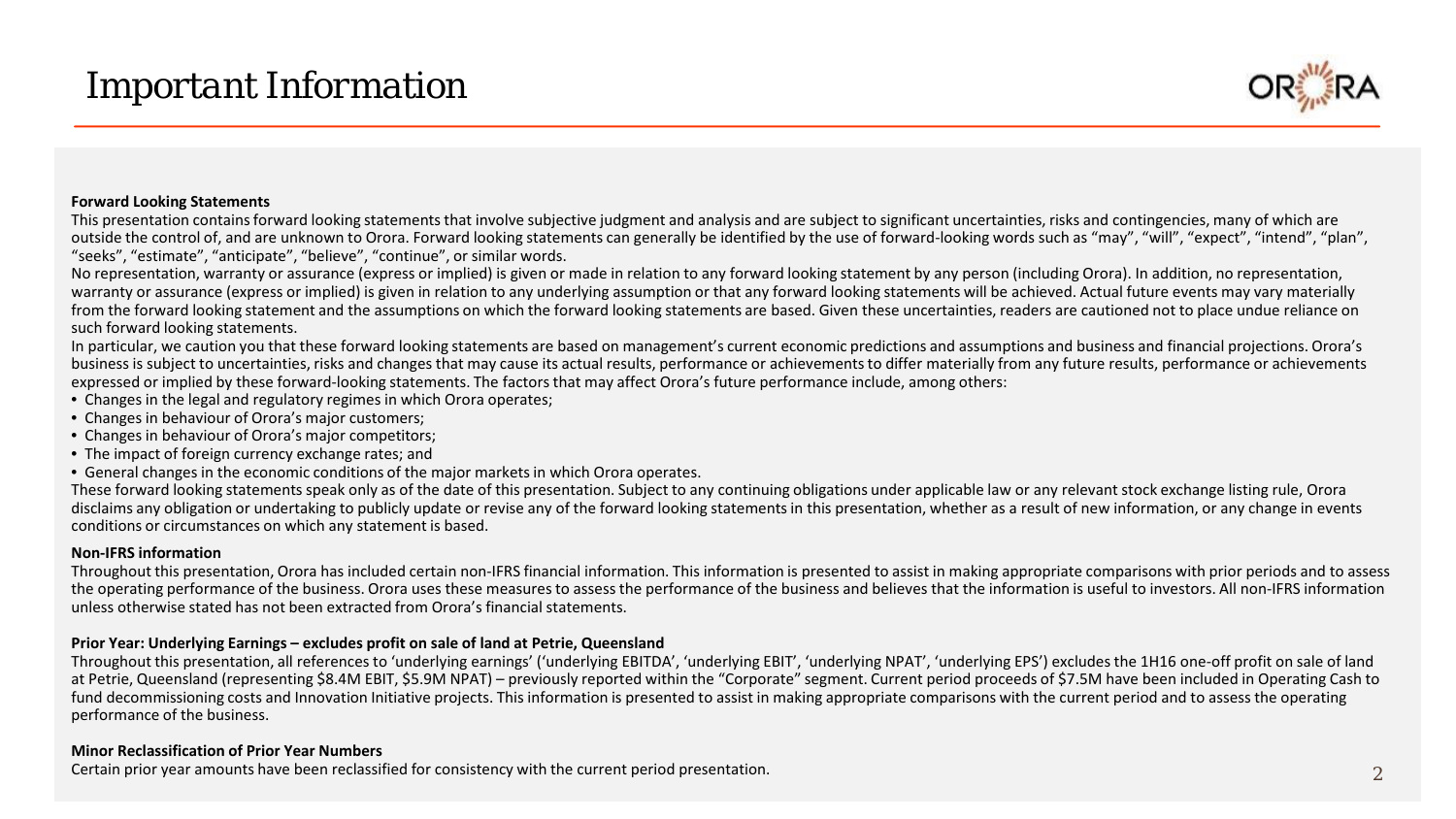

# **Earnings Summary(1)**

| A\$ Million          | Underlying <sup>(1)</sup><br>1H16 | <b>1H17</b> | $\Delta\%$ |
|----------------------|-----------------------------------|-------------|------------|
| <b>NPAT</b>          | 82.0                              | 92.1        | 12.3       |
| EPS (cents) $(2)$    | 6.8                               | 7.7         | 12.3       |
| <b>Segment EBIT</b>  |                                   |             |            |
| Australasia          | 105.5                             | 109.0       | 3.3        |
| <b>North America</b> | 46.0                              | 55.1        | 19.8       |
| Corporate            | (14.6)                            | (14.5)      | (0.7)      |
| <b>EBIT</b>          | 136.9                             | 149.6       | 9.3        |

- (1) Refer slide 2. Excludes the 1H16 one-off gain from sale of land at Petrie, Queensland (representing \$8.4M EBIT and \$5.9M NPAT) – previously reported within the "Corporate" segment.
- (2) Calculated as NPAT / weighted average ordinary shares (net of Treasury Shares)

## **Robust EPS growth – up 12%**

- Solid EBIT growth despite cost headwinds and muted economic conditions
	- $\circ$  Australasia: EBIT up 3.3% organic earnings benefits of \$10M were largely offset by \$7M of input cost headwinds at Glass and B9
	- o North America: local currency EBIT up 25% strong sales growth, margin expansion and IntegraColor benefits

### **Strong cash flow and increased dividends**

- Operating cash flow up 25% to \$158M
- Leverage reduced to 1.6x from 1.7x providing a strong financial position to invest for future growth
- Interim dividend up 11% to 5.0 cents per share (30% franked) 65% payout

### **Sustained investment for future growth**

- Continued to grow national Point of Purchase (POP) footprint in North America
	- o Acquired New Jersey-based Register (effective 2 Jan 2017) expanding into the Northeast
	- o Signed definitive agreements to acquire The Garvey Group and Graphic Tech businesses (announced 15 Feb 2017) – expanding into the Midwest and **West**
- Key organic growth projects and integration of recent acquisitions on track
- \$26M committed to enhancing innovation and productivity in the 18 months since inception of the Orora Global Innovation Initiative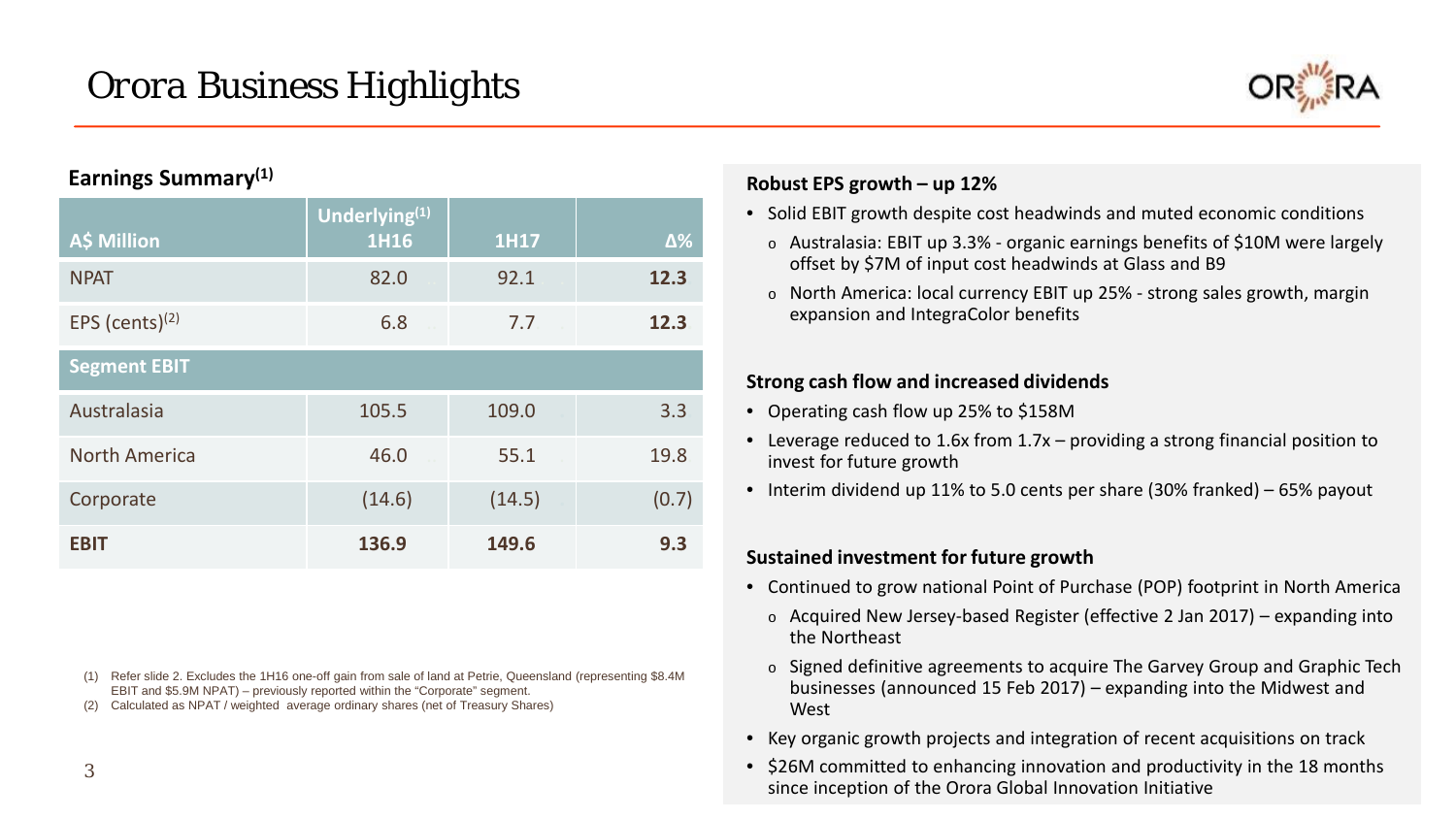

|              | Dec 2015 | Jun 2016 | <u>  Dec 2016  </u> |
|--------------|----------|----------|---------------------|
| <b>RCFR</b>  | 7.2      | 6.8      | 5.9                 |
| <b>LTIFR</b> | 1.3      | 1.6      | 1.b                 |

**Goal is zero harm – all injuries are avoidable**

#### **Safety of our employees is a priority**

- RCFR has continued to improve reflecting generally heightened awareness at existing sites and progressive implementation of Orora's high safety standards and processes at recently acquired sites
- LTIFR was unchanged and remains an ongoing focus
	- o Emphasis is on minimising the risk of higher consequence incidents by implementing corrective action from risk assessments/root cause analysis
- Continued development and rollout of comprehensive risk profiles and mitigation plans for each site
- Focus remains on ensuring best practice tools and processes are available to all employees

Note: Safety metrics are calculated on a rolling 12 month basis. To enable accurate comparison, current and prior year statistics have been presented on a pro forma basis to include IntegraColor (acquired 1 March 2016) as if it were owned for the entire period.

RCFR = (Number of recordable safety incidents / Total number of hours worked for employees and contractors) x 1,000,000 LTIFR = (Number of lost time injuries / Total number of hours worked for employees and contractors) x 1,000,000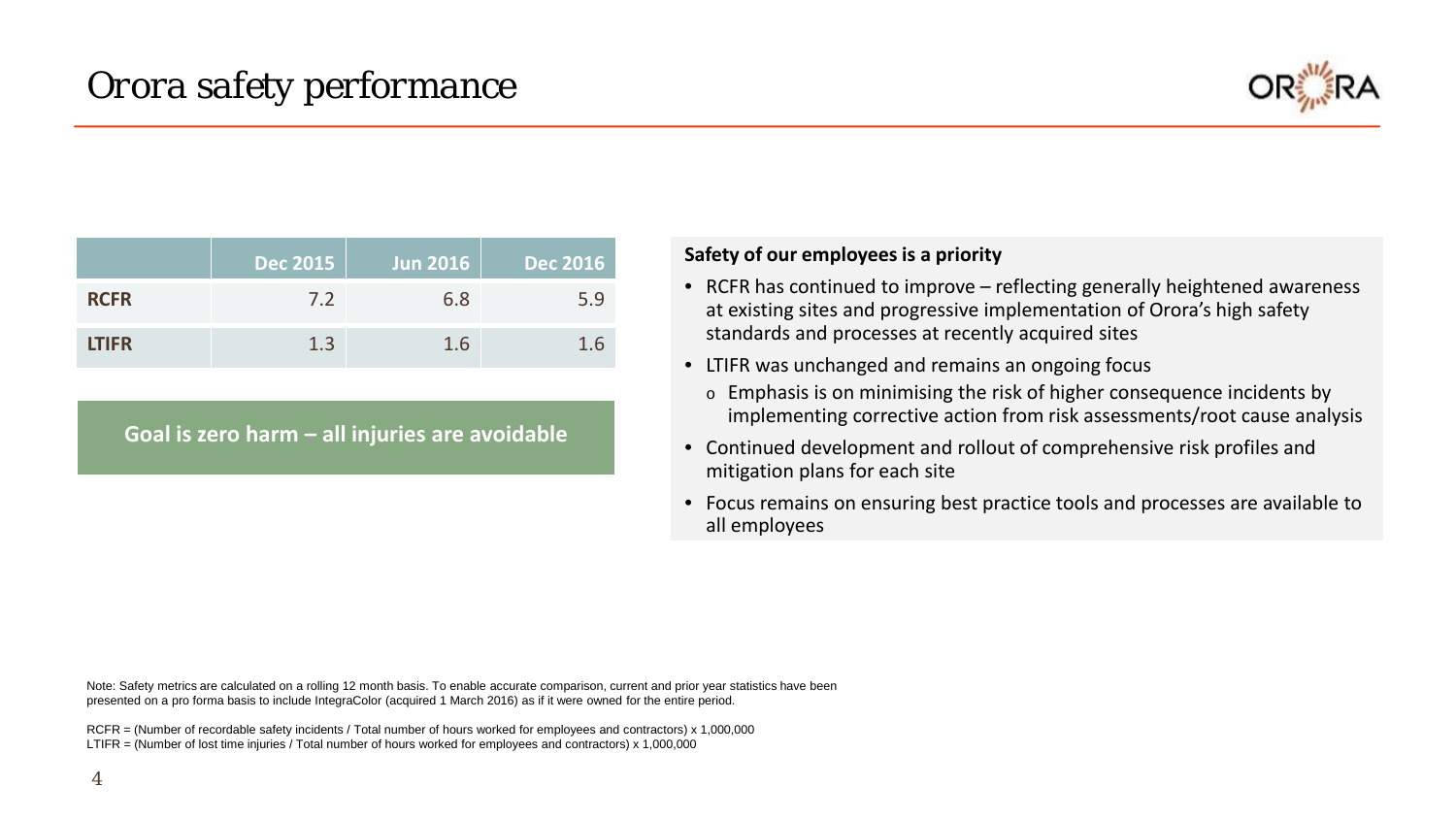# *Half Year results*



# **Half Year Financial Highlights**

| A\$ million                        | Underlying <sup>(1)</sup><br><b>1H16</b> | <b>1H17</b> | $\Delta\%$ |
|------------------------------------|------------------------------------------|-------------|------------|
| <b>Sales</b>                       | 1,898.5                                  | 1,975.4     | 4.1        |
| <b>EBITDA</b>                      | 189.3                                    | 205.3       | 8.5        |
| <b>EBIT</b>                        | 136.9                                    | 149.6       | 9.3        |
| <b>NPAT</b>                        | 82.0                                     | 92.1        | 12.3       |
| EPS (cents) $(2)$                  | 6.8                                      | 7.7         | 12.3       |
| ETR (%)                            | 29.8                                     | 29.5        |            |
| Return on Sales $(\%)^{(3)}$       | 7.2                                      | 7.6         |            |
| Operating Cash Flow <sup>(4)</sup> | 126.1                                    | 157.5       | 24.9       |
| RoAFE (%)                          | 12.1                                     | 13.2        |            |
| Dividend (cents)                   | 4.5                                      | 5.0         | 11.1       |

# **Solid financial performance – in line with expectations**

- (1) Excludes one-off gain from sale of land at Petrie, Queensland (representing \$8.4M EBIT and \$5.9M NPAT).
- (2) Calculated as underlying NPAT / weighted average ordinary shares (net of Treasury Shares)
- (3) Calculated as EBIT / Sales

5

- (4) Operating cash flow excludes significant items and the initial Petrie land sale proceeds received in 1H16, that are
- Orora Considered outside the ordinary course of operations and non-recurring in nature. Current period Petrie proceeds of \$7.5M have been included in Operating Cash to fund decommissioning costs and Innovation Initiative projects. Operating cash flow includes Net Capital Expenditure

### **Higher sales - up 4%**

- Australasia underlying sales grew ~1.0% in a flat economic environment
- North America local currency sales up 13% Packaging Solutions sales grew 6%; IntegraColor acquisition contributing to expectation; adverse FX impact on sales \$41.7M

### **Double digit earnings growth**

- Improving Group-wide operating efficiency and cost control; further B9 benefits; Packaging Solutions sales growth and contribution from IntegraColor
- Earnings growth despite headwinds, including input cost inflation at Glass/B9 and downtime at Glass (related to capacity expansion and SA electricity blackout)
- EBIT up 9.3% to \$149.6M, including adverse FX impact on EBIT of \$2.3M
- Increasing profitability return on sales margin up 40 bps to 7.6%
- EPS up 12.3% to 7.7 cents
- Effective tax rate 29.5%
- RoAFE improved 110 bps to 13.2% reflecting earnings growth and disciplined balance sheet management

#### **Earnings growth converted into increasing cash flow and dividends**

- Robust operating cash flow, up 25% to \$157.5M cash conversion 72%, in excess of 70% management target
- Interim dividend 5.0 cents up 11%. Payout ratio 65% within indicated range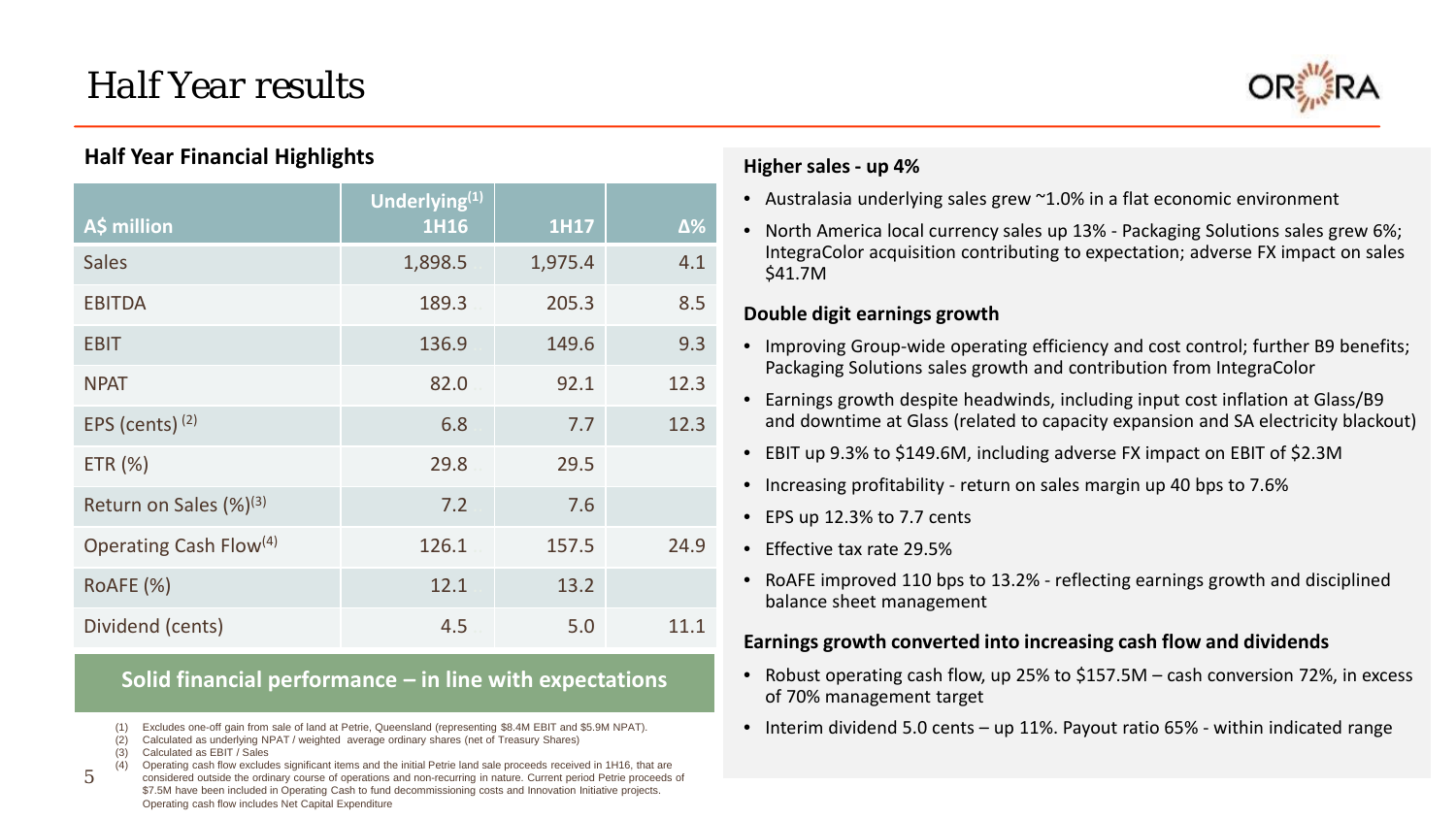# *Orora Australasia*



## **Results Summary**

| <b>A\$ Million</b>         | 1H16  | 1H17  | $\Delta\%$  |
|----------------------------|-------|-------|-------------|
| <b>Sales Revenue</b>       | 992.8 | 993.0 | $0.0^{(1)}$ |
| <b>EBIT</b>                | 105.5 | 109.0 | 3.3         |
| <b>EBIT Margin %</b>       | 10.6  | 11.0  |             |
| <b>Operating Cash Flow</b> | 111.1 | 130.4 | 17.4        |
| <b>ROAFE %</b>             | 11.2  | 11.9  |             |

**Strong operating performance driving higher earnings**

### **Underlying sales growth of ~1.0%(1) in generally muted market conditions**

- Beverage: continued volume growth in Glass and Wine Closures; Bev Can volumes slightly lower
	- $\circ$  Bottled wine industry exports continue to grow ahead of GDP positive for Glass and Wine Closures
- Fibre: steady volumes despite market softness in certain agriculture segments (weather related)
	- o Market channel and segmentation strategy tracking well
	- $\circ$  B9 operating in line with expectations: produced 186k tonnes, up from 181k tonnes volumes impacted by planned 5-day maintenance close

### **Earnings up 3.3%**

- Organic growth higher sales volumes in Glass and Wine Closures; further incremental B9 benefits; business-wide manufacturing and operating efficiencies notwithstanding Glass downtime (capacity expansion & SA blackout) – incremental EBIT impact of approximately \$10M
- Largely offset by input cost headwinds (Glass and B9) of approximately \$7M
- EBIT margin increased 40 bps to 11.0% reflecting delivery of ongoing self-help programs

### **Strong cash flow and improving returns**

- Increased earnings and solid working capital management driving 17% cash flow growth
- RoAFE improved 70 bps to 11.9% through continued earnings growth and sound balance sheet management

# **Key growth projects are on track**

- \$42M Glass capacity expansion progressing well on target for Feb/Mar 17 completion
- \$20M new dairy sack line commenced commissioning commercial sales have begun

Underlying sales approximately 1.0% after adjusting for the pass through of lower aluminium prices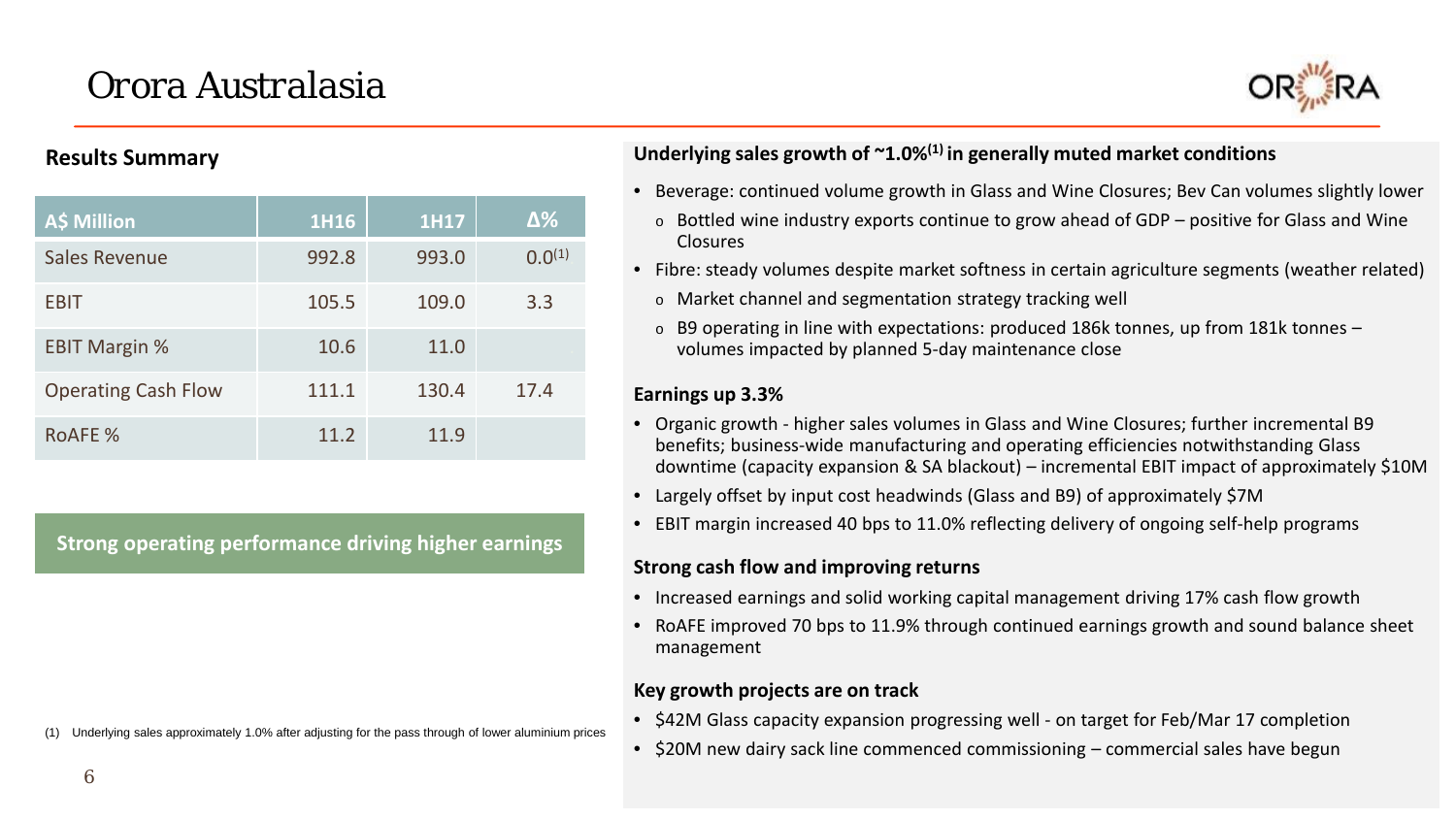*Australasia EBIT growth*





**Organic earnings benefits offset by input cost headwinds at Glass & B9**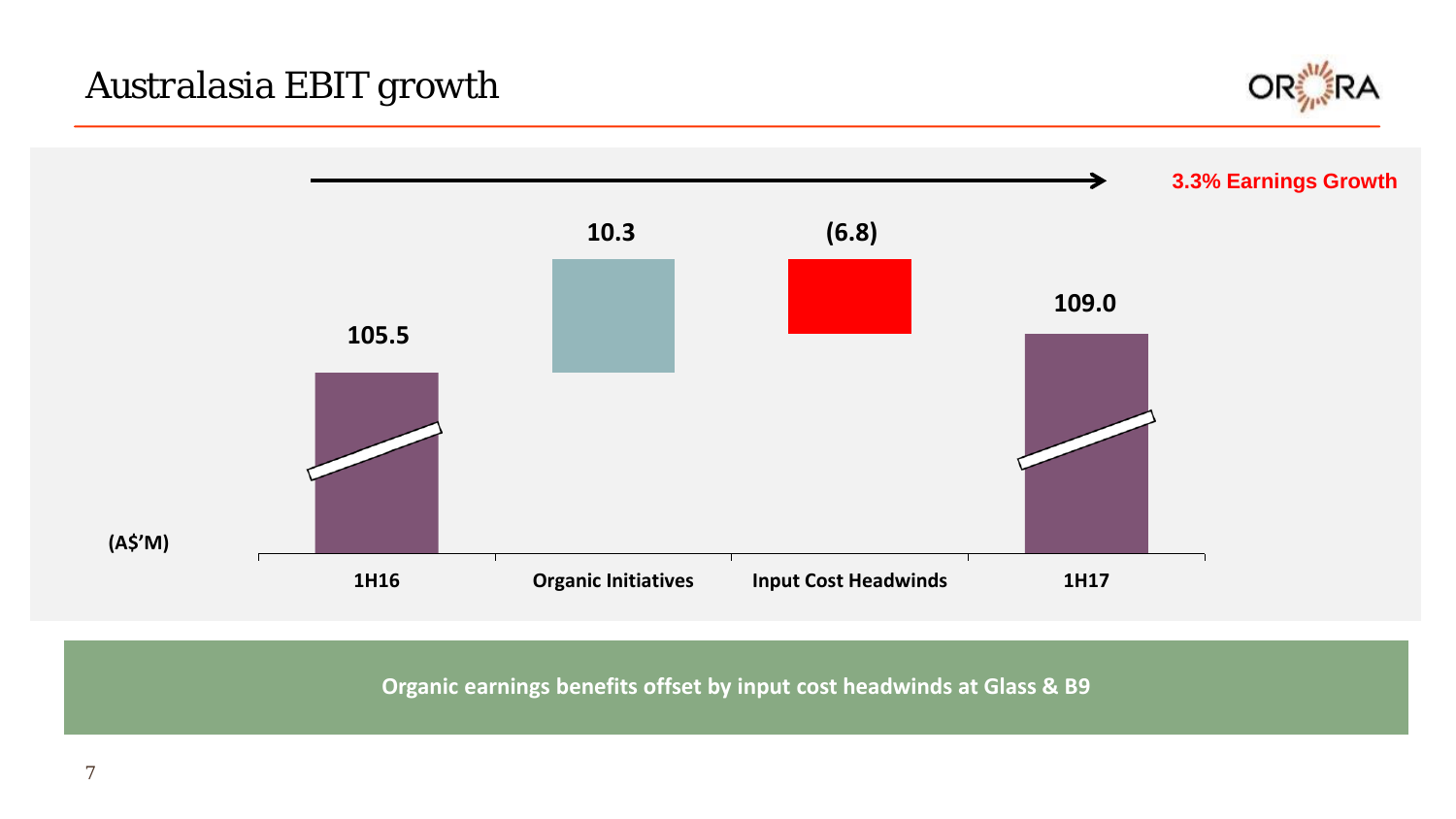

# **Results Summary**

| US\$ Million         | 1H16  | <b>1H17</b> | Δ%   |
|----------------------|-------|-------------|------|
| <b>Sales Revenue</b> | 654.5 | 740.0       | 13.1 |
| <b>EBIT</b>          | 33.2  | 41.4        | 24.7 |
| <b>EBIT Margin %</b> | 5.1   | 5.6         |      |
| <b>ROAFE%</b>        | 24.4  | 25.1        |      |

| A\$ Million                | 1H16  | <b>1H17</b> | $\Delta\%$ |
|----------------------------|-------|-------------|------------|
| <b>Sales Revenue</b>       | 905.7 | 982.4       | 8.5        |
| <b>EBIT</b>                | 46.0  | 55.1        | 19.8       |
| <b>Operating Cash Flow</b> | 24.9  | 30.6        | 22.9       |

**Solid organic sales growth and margin expansion in OPS IntegraColor acquisition on track POP acquisitions in the Northeast, Midwest & West**

#### **Orora Packaging Solutions (OPS) - continuing to execute on a proven organic growth strategy**

- Organic sales growth of approximately 6.0%
	- o Higher sales to existing customers and increased market share, largely from independents
	- o Ongoing success targeting corporate customers and leveraging customised value proposition and scale
- EBIT margins expanded 10 bps to 5.2% focus on customised solutions, procurement and cost control
- Growth Jakait is performing in line with expectations. Expanded into Mexico with a new fresh produce packaging solutions facility
- ERP system rollout focus on refining/enhancing the system at the 15 "live" sites while continuing preparation for further sites
	- $\circ$  Rollout at remaining sites to occur over approx. next 18 months (delay of  $\sim$ 6 months)
	- o Capital costs expected to be US\$5.0M higher than previous estimates.

#### **IntegraColor - performing in line with expectations, further expansion in POP segment**

- IntegraColor: solid financial performance, integration on track, synergies flowing through as anticipated
- Building national coverage expanded footprint into the Northeast, Midwest and West with subsequent acquisitions of Register (completed effective 2 Jan 17), Garvey and Graphic Tech (announced 15 Feb 17) and expected to complete by end of March

#### **EBIT growth of 25% driving higher returns and cash flow**

- EBIT margin expanded 50 bps to 5.6% positive impact from higher margin IntegraColor business and continued OPS margin growth
- RoAFE improved 70 bps to 25.1% reflecting higher earnings and disciplined balance sheet management
- Cash flow increased 23% to A\$30.6M
- Adverse translational FX impact A\$41.7M on sales, A\$2.3M on EBIT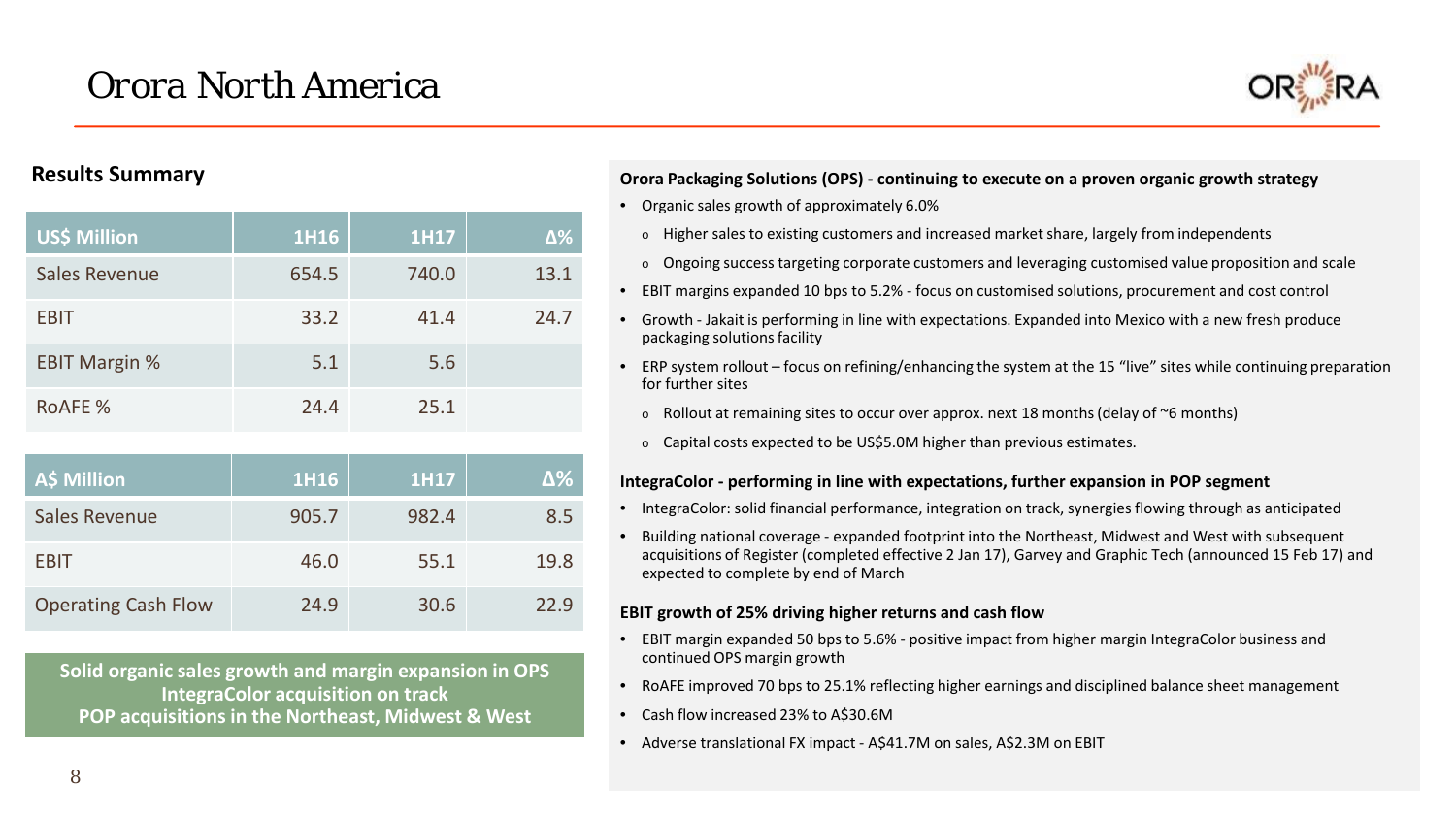

**19.8% Earnings Growth**



**Sales growth (organic & share gain), margin expansion and contribution from IntegraColor driving 25% constant FX earnings growth**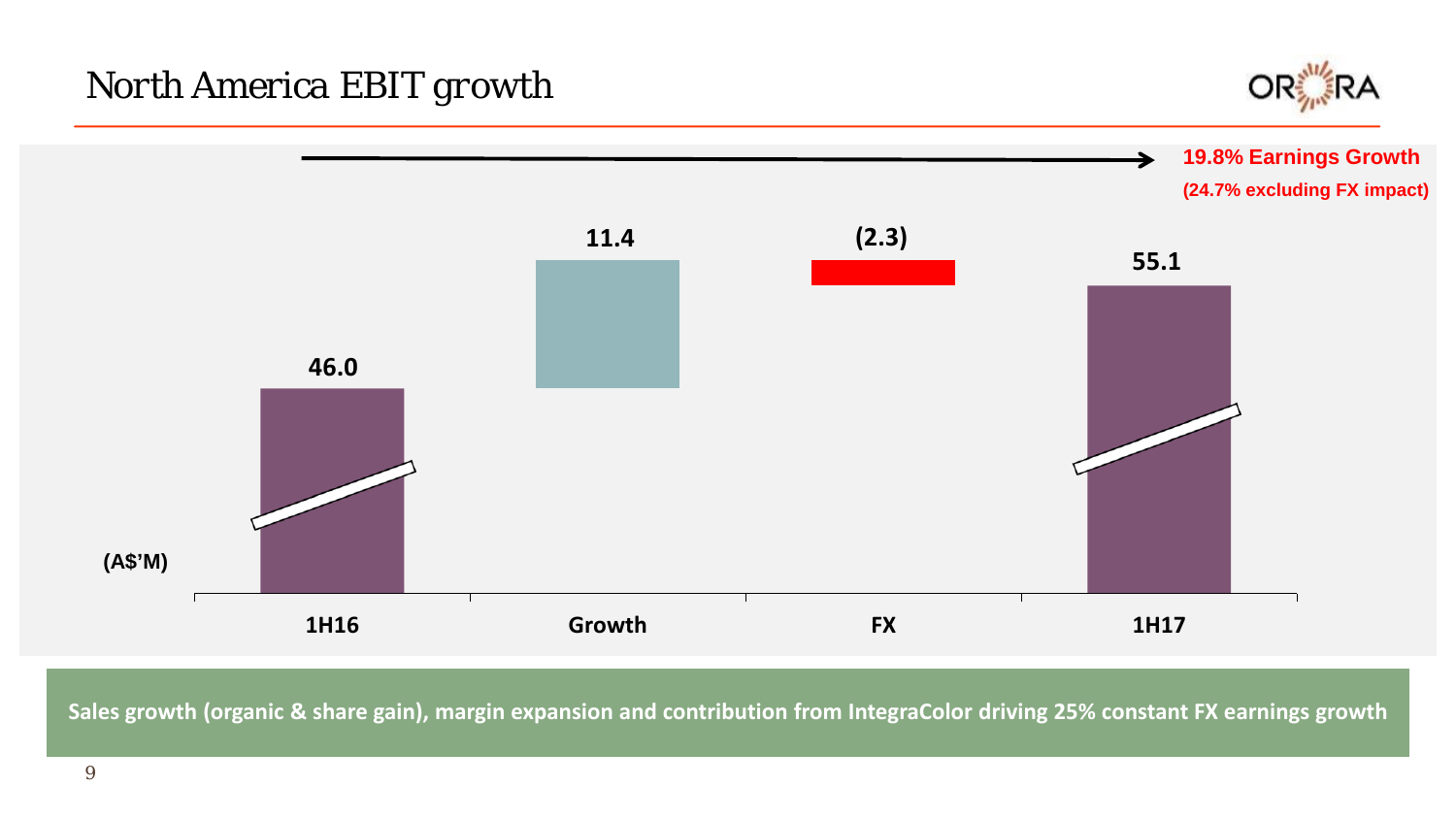





 $\overline{10}$ 

10

# **Expanding Orora's POP footprint into the Northeast Acquisition in line with Orora's stated growth strategy in POP**

- **Consideration:** US\$44.0M (approx. A\$59.0M), completed 2 Jan 2017
- **EBITDA Multiple:** 5.8x LTM
- **Sales:** ~US\$42.0M
- **Synergies:** ~US\$1.5-2.0M over first 2-3 years (purchasing, back office related). FY17 to be adversely impacted by expensing of transaction costs of US\$0.75M
- **Description:** full service POP solutions provider covering the entire value chain  $\circ$  Design  $\rightarrow$  Manufacture and printing (high quality and digital)  $\rightarrow$  Fulfilment
- **Customers:** long term relationships with leading retailers and brand owners in the US – mainly consumer and technology
- **Strategic rationale:**
	- o Expands Orora's geographic footprint in POP provides manufacturing and fulfilment hub in the Northeast
	- o Enhances ability to service multi-location national customers
	- o Augments Orora's talent pool to aid future growth in POP
	- o Expected to meet bolt on acquisition return criteria
- **Integration:** already commenced integrating with IntegraColor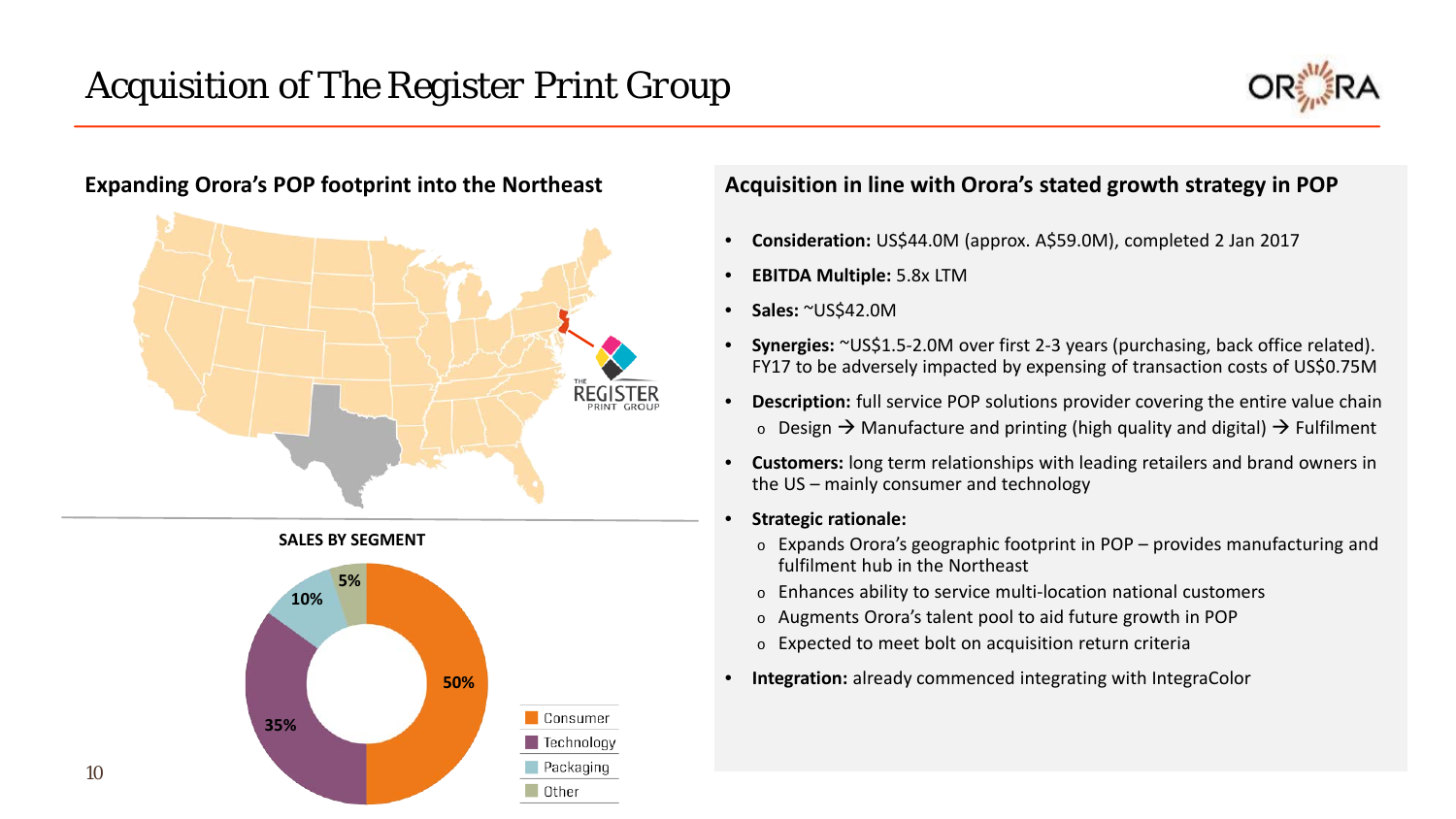



 $\mathbf{H}$  and  $\mathbf{H}$ 

11

# **Expanding Orora's POP footprint into the Midwest and West Highly complementary to existing POP businesses**



- **Consideration:** US\$54.0M (approx. A\$71.0M), expected completion March 2017
- **EBITDA Multiple:** 5.8x LTM
- **Sales:** ~US\$90.0M
- **Synergies:** ~US\$3.0M over first 2-3 years (purchasing, supply chain and back office related). FY17 to be adversely impacted by expensing of transaction costs of US\$1.25M
- **Description:** full service providers of POP and visual display solutions covering the complete customer value chain
	- $\circ$  Design  $\rightarrow$  Manufacture and printing (high quality and digital)  $\rightarrow$  Fulfilment
- **Customers:** long term relationships with leading retailers and brand owners in the US – mainly retail, entertainment and food sectors
- **Strategic rationale:**
	- o Expands Orora's geographic footprint in POP provides manufacturing and fulfilment hubs in the Midwest and West
	- o Enhances ability to service multi-location national customers
	- o High quality and technically advanced asset base
	- o Augments Orora's talent pool to drive future growth in POP
	- o Expected to meet bolt on acquisition return criteria
- **Integration:** to be integrated with IntegraColor and Register. Further Management and Integration talent to be added over the coming months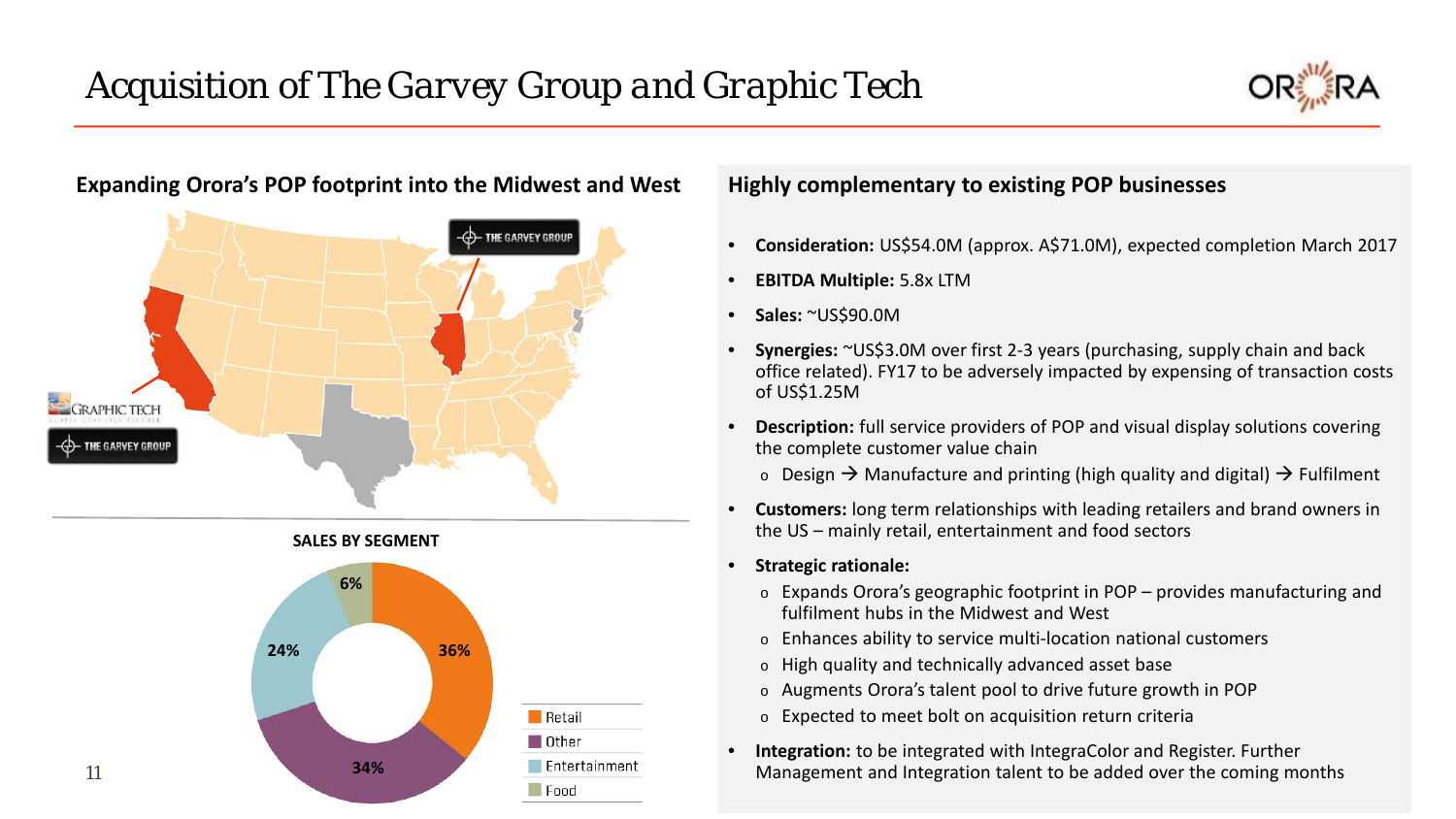

**A national POP business generating approximately US\$230M in annual revenue**



# **A unique value proposition in the US POP market**

- 1. National manufacturing and fulfilment capability driven by footprint breadth and high quality assets
- 2. Provides customers with a unique service coverage and superior supply chain
- 3. Advantaged ability to serve large national corporate customers across multiple locations
- 4. Competitive and complete capability set in the US market encompassing the full range of products and services
- 5. Long term customer relationships with leading retailers and brand owners
- 6. Purchasing, supply chain and administration synergies
- 7. Developing talent pool to drive future growth in POP
- 8. Opportunities to cross sell with Orora Packaging Solutions in time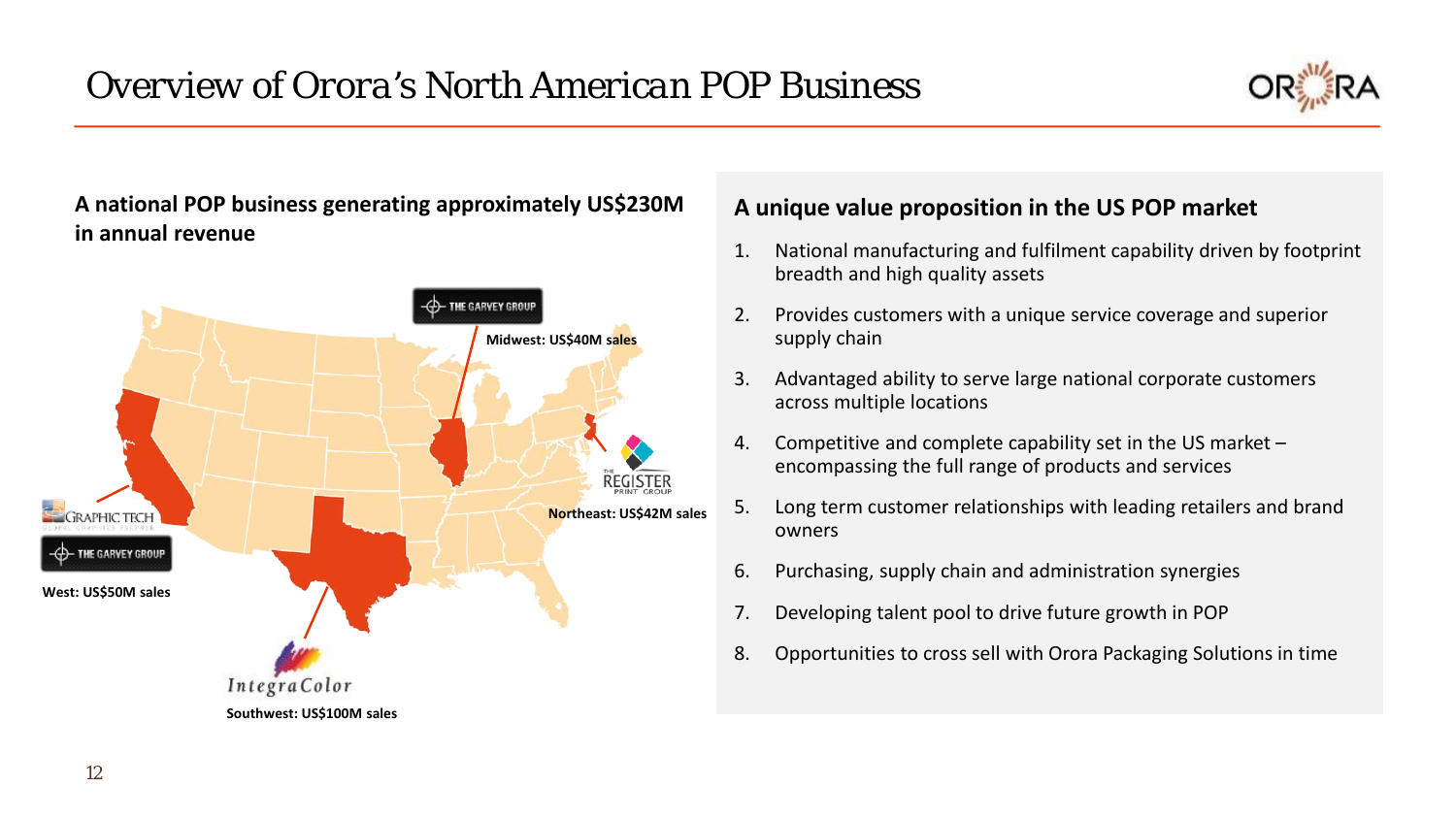

# **Earnings Summary (EBIT)**

| A\$ Million                 | 1H16   | 1H17   | Δ%    |
|-----------------------------|--------|--------|-------|
| <b>Reported Corporate</b>   | (6.2)  | (14.5) |       |
| Petrie Land Sale            | 8.4    | 0.0    |       |
| <b>Underlying Corporate</b> | (14.6) | (14.5) | (0.7) |

#### **Corporate costs unchanged**

- Corporate costs were \$14.5M in line with the prior year
- A surplus parcel of land that was compulsorily acquired in 2013 was settled during the period. The gain was not material and has been more than offset by ongoing restructuring costs in the Australasian business and costs associated with assessing the feasibility of growth options in North America
- Corporate costs in FY17 are expected to be broadly in line with underlying costs in FY16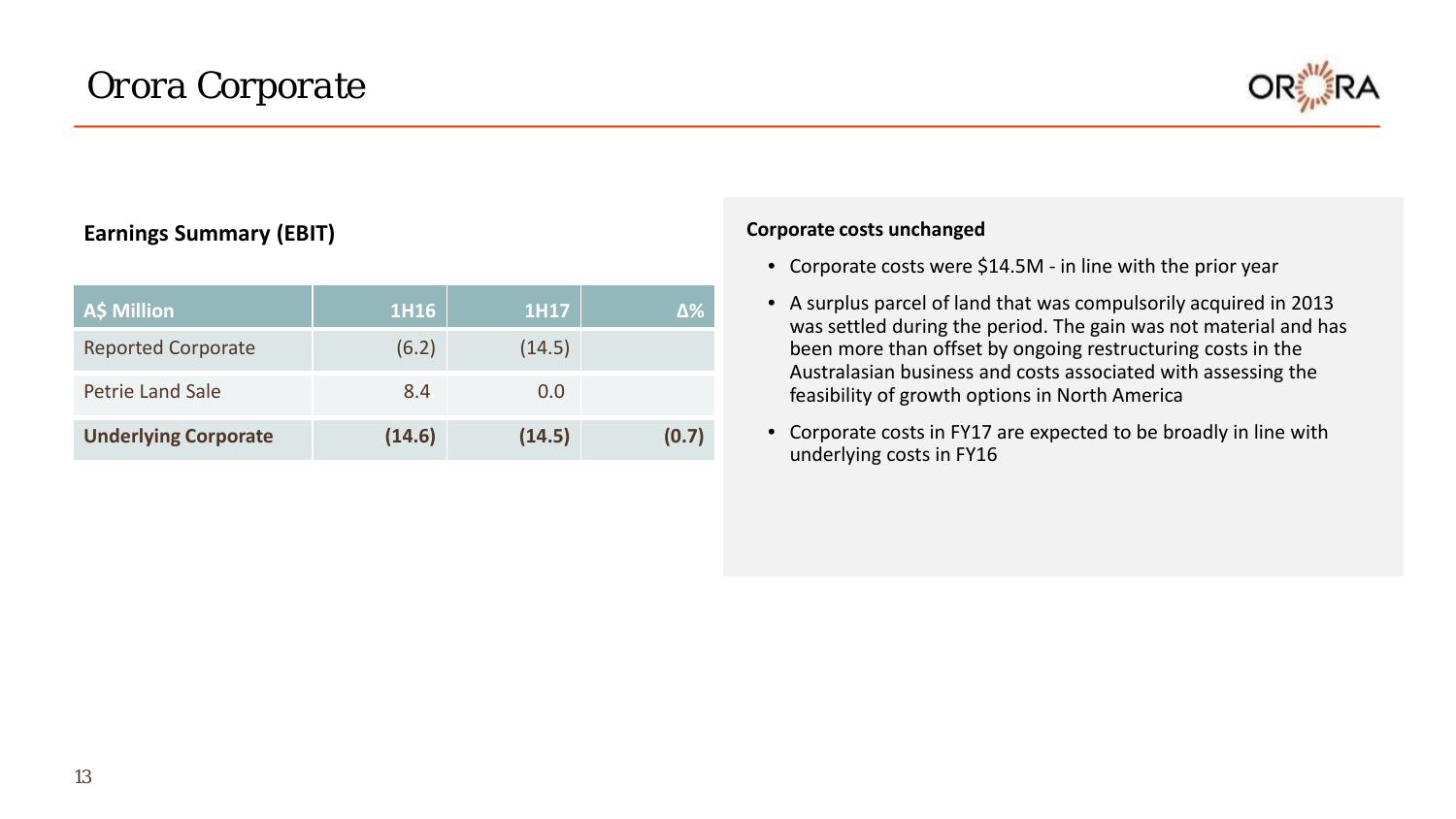

| <b>A\$ Million</b>                                | $1H16^{(1)}$ | <b>1H17</b> |
|---------------------------------------------------|--------------|-------------|
| <b>EBITDA</b>                                     | 189.3        | 205.3       |
| Non Cash Items                                    | 14.1         | 13.0        |
| <b>Cash EBITDA</b>                                | 203.4        | 218.3       |
| <b>Movement in Working Capital</b>                | (43.5)       | (23.4)      |
| <b>Net Capex</b>                                  | (33.8)       | (37.4)      |
| <b>Operating Cash Flow</b>                        | 126.1        | 157.5       |
| <b>Cash Significant Items</b>                     | 18.5         | (0.8)       |
| <b>Operating Free Cash Flow</b>                   | 144.6        | 156.7       |
| <b>Growth Capex</b>                               | (1.9)        | (23.3)      |
| Net Operating Free Cash Flow                      | 142.7        | 133.4       |
| Average Working Capital to Sales <sup>2</sup> (%) | 9.5          | 8.5         |

Orora Ltd 2014 **Higher earnings and sound balance sheet management driving increased cash flow**

### **Operating Cash flow increased 25% to \$158M**

- Reflecting higher earnings and disciplined balance sheet management
- Cash conversion of 72% in excess of prior year (62%) and 70% management target $(3)$

### **Continued improvement in working capital management**

- AWC to sales reduced to 8.5% below both prior year and 10% target<sup>(4)</sup>
- Benefits from implementing working capital programs identified in FY16
- Continued emphasis on optimising working capital across the Group

### **Increased total capex includes investment in key growth projects**

- Capex includes \$15M spent on upgrading printing and converting assets at ANZ Corrugating sites and \$9M invested in innovation projects
- Net capex contains \$14M of proceeds from the sale of 3 parcels of surplus land (including a further \$7.5M from Petrie – largely funding innovation projects)
- Growth capex represents spend on Glass capacity expansion and the dairy sack line

(1) Excludes initial proceeds from sale of land at Petrie, Queensland (\$20.0M)

(2) Average net working capital for the period/annualised sales

(3) Cash conversion measured as operating cash flow divided by cash EBITDA

14 (4) Average working capital to sales target is 10.0% in the medium term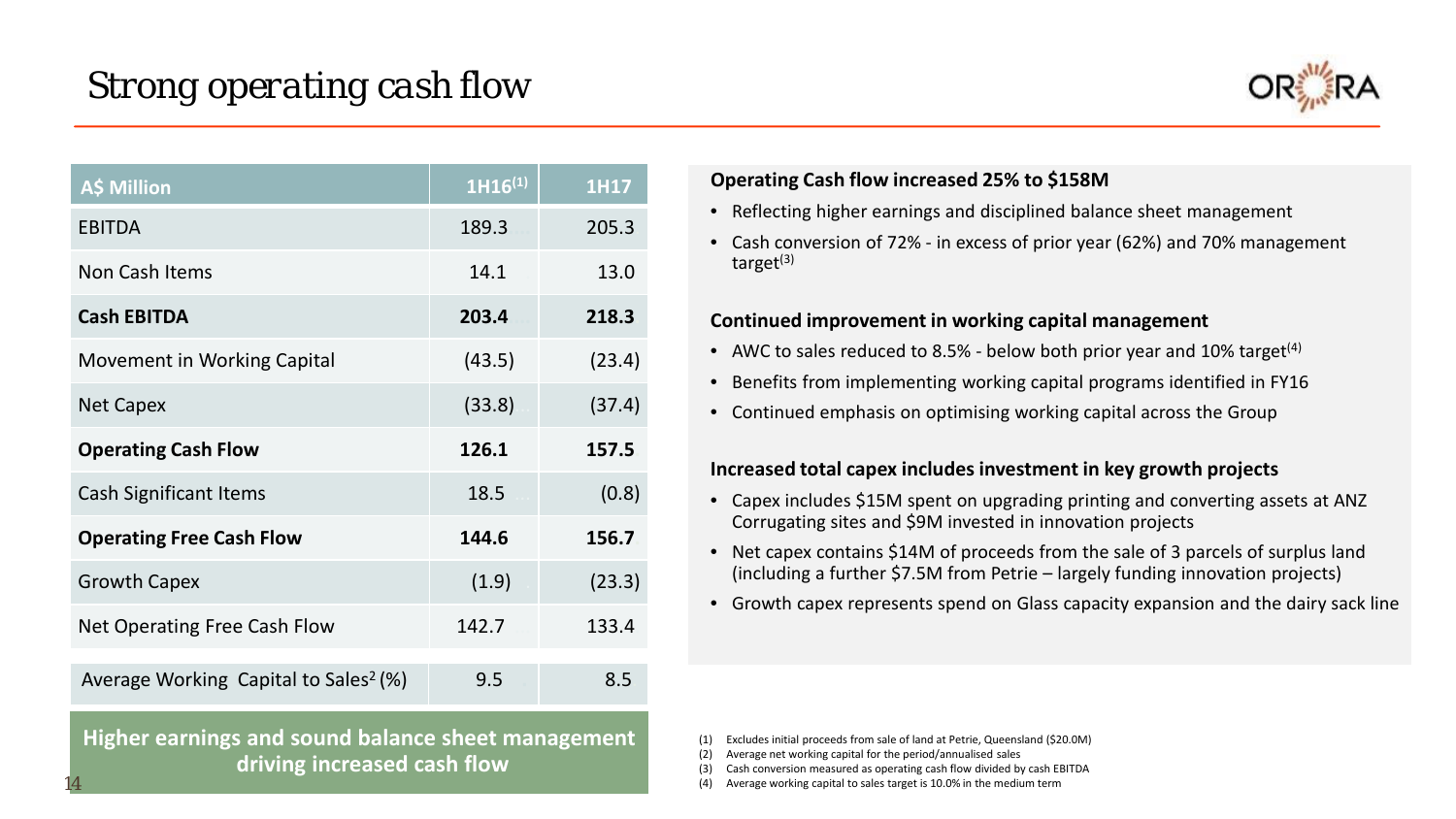

# **Balance Sheet**

| A\$ Million                 | June 16 | <b>Dec 16</b> |
|-----------------------------|---------|---------------|
| Funds Employed (period end) | 2,128   | 2,175         |
| Net Debt                    | 630     | 639           |
| Equity                      | 1,498   | 1,536         |
| Leverage $(x)^{(1)}$        | 1.7     | 1.6           |
| ROAFE $(\%)^{(2)}$          | 12.7    | 13.2          |

**Well positioned balance sheet to execute on growth strategy**

### **Robust balance sheet to enable further growth investment**

- Reduced leverage through conversion of earnings into cash
	- o Leverage of 1.6x down from 1.7x at June 2016 and pcp
	- o Pro forma leverage 2.0x including announced acquisitions in North American POP
	- o Net debt stable investments in maintenance and growth capital, acquisitions and dividends offset increased operating cash flows and proceeds from the sale of surplus land
	- o Adverse FX impact on net debt of \$14.4M
- Gearing is 29% down from 30% at June 2016 (29% at pcp)
- EBITDA interest cover is 9.9x up from 9.2x in pcp
- Higher earnings and disciplined financial management driving improved returns

Calculated as Net Debt / trailing 12 month EBITDA

(2) RoAFE is calculated as EBIT / average funds employed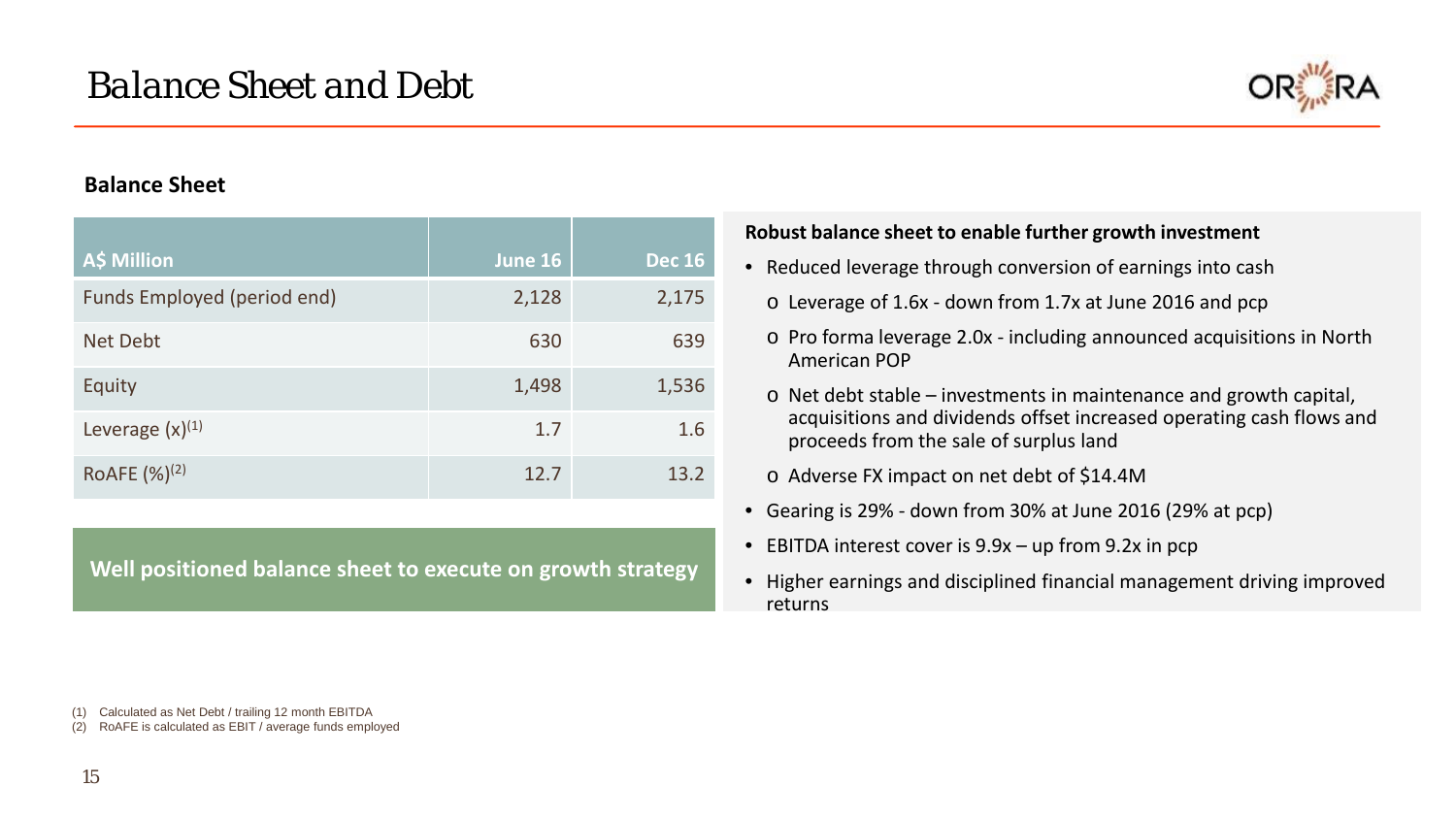

| <b>Total Debt Facilities - Dec 2016</b> | $$1,126$ million |
|-----------------------------------------|------------------|
| Net debt                                | \$639 million    |
| Cash on hand                            | \$136 million    |
| Drawn Debt                              | \$775 million    |
| <b>Undrawn Capacity</b>                 | \$351 million    |
| Leverage $(1)$                          | 1.6x EBITDA      |

### **Committed to sensible debt levels and investment grade credit metrics**

- Cash on hand includes funds drawn for the acquisition of Register (completed 2 Jan 17)
- Average tenor of drawn debt is 5.3 years
- Significant capacity and headroom in facilities and covenants
- Maintaining a disciplined approach to expenditure and acquisitions

#### **Well positioned to create future shareholder value**

- **Dividends:** declared dividend within indicated 60 70% payout range
- **M&A:** continue to actively pursue targeted M&A opportunities focused on enhancing core operations and/or improving industry structure
- **Organic Growth Capital:** investment to further develop current operations will be considered if substantially underpinned by a customer contract
- **Return Hurdles:** 20% RoAFE by year 3 for growth capital projects / "bolt on" acquisitions and year 5 for "adjacencies"
- **Capital Management:** opportunities in absence of suitable growth investments to be considered in time

(1) Equal to Net Debt / trailing 12 months underlying EBITDA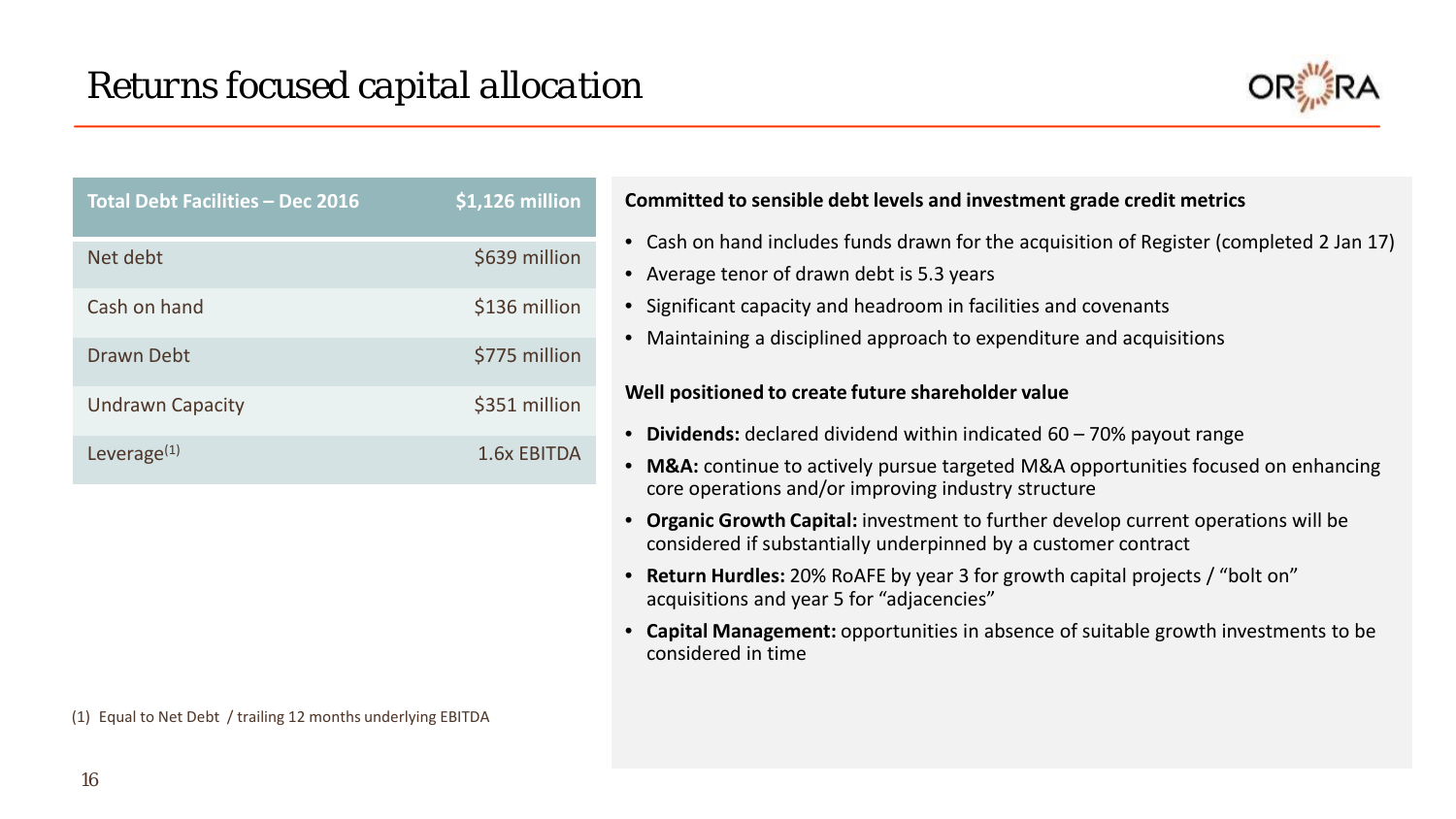# *Our Orora – culture of driving outperformance*



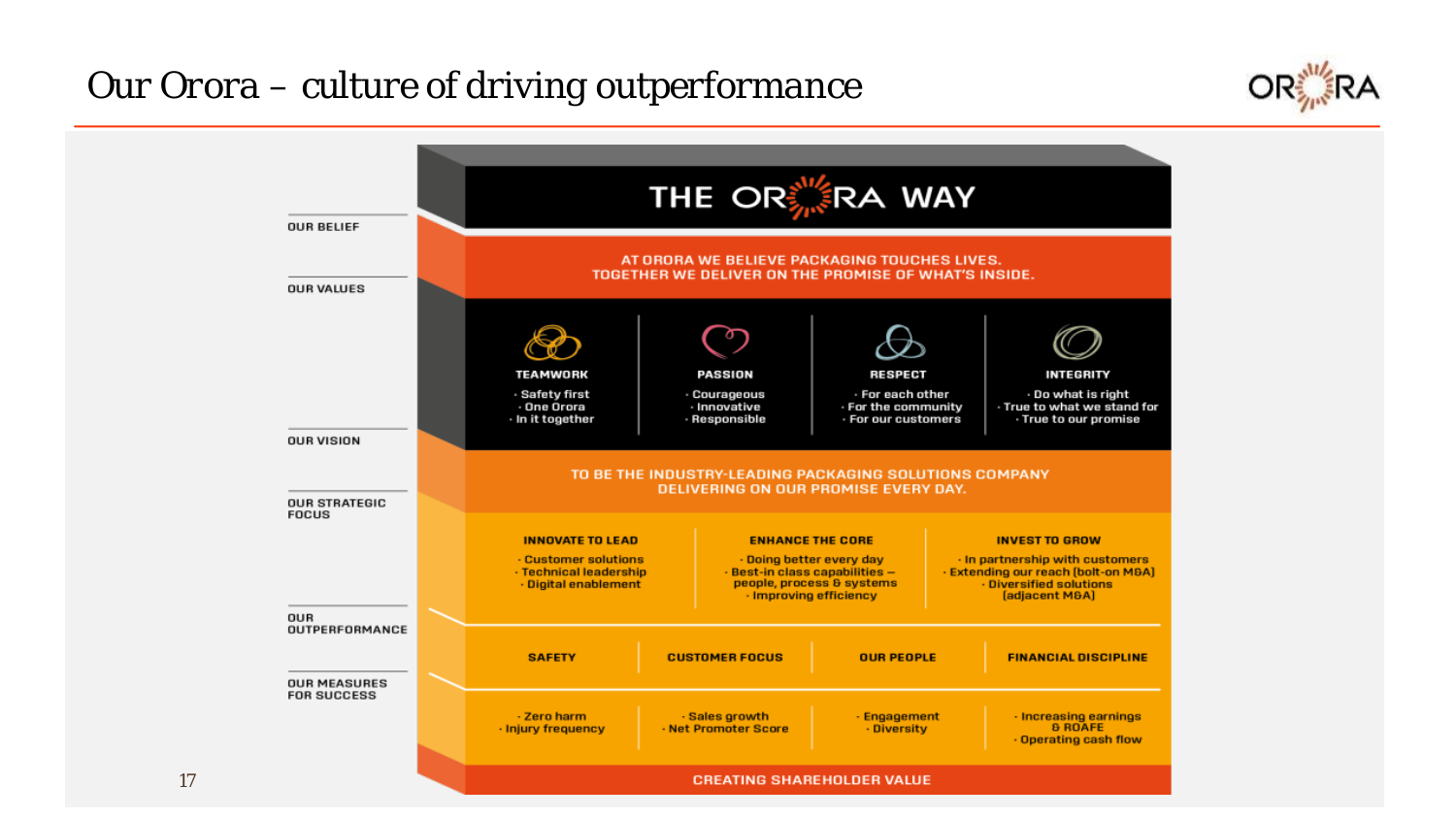# *Orora's blueprint for creating shareholder value*



| \$                                                                      | <b>ORGANIC</b><br><b>GROWTH &amp;</b><br><b>INNOVATION</b>                                           | <b>A</b><br>$\mathbf{0}$ , $\mathbf{0}$                   | <b>RETURNS FOCUSED GROWTH</b><br><b>CAPITAL ALLOCATION</b> |                                                                  |                                                                             |                                           |                                                        |                                                         | <b>SUSTAINABLE</b><br><b>DIVIDEND</b> |
|-------------------------------------------------------------------------|------------------------------------------------------------------------------------------------------|-----------------------------------------------------------|------------------------------------------------------------|------------------------------------------------------------------|-----------------------------------------------------------------------------|-------------------------------------------|--------------------------------------------------------|---------------------------------------------------------|---------------------------------------|
| <b>Orora</b><br><b>Australasia</b><br><b>GDP Sales</b><br><b>Growth</b> | <b>Orora North</b><br><b>America</b><br><b>GDP+ Sales</b><br><b>Growth</b>                           |                                                           | <b>Organic Growth</b><br><b>Capital</b>                    |                                                                  | <b>Bolt-on M&amp;A</b><br><b>Adjacent</b><br>(North America Focused)<br>M&A |                                           |                                                        |                                                         | 60-70%<br><b>Pay Out Ratio</b>        |
| <b>GDP based</b><br>growth,<br>enhanced by<br>innovation                | <b>GDP</b> based<br>growth<br>supplemented<br>by market share<br>gains & increase<br>share of wallet | <b>Customer</b><br>backed<br>growth<br><b>investments</b> | 20% RoAFE<br>by Year 3                                     | <b>ONA</b><br>footprint<br>expansion/<br>个 product<br>capability | <b>Most deals</b><br><\$100M in POP<br><\$50M in OPS                        | <b>Targeted</b><br>20% RoAFE<br>by Year 3 | <b>Parallel</b><br>packaging<br>substrates/<br>markets | <b>Targeted</b><br>20% RoAFE<br>by<br>minimum<br>Year 5 | ~30% Franked                          |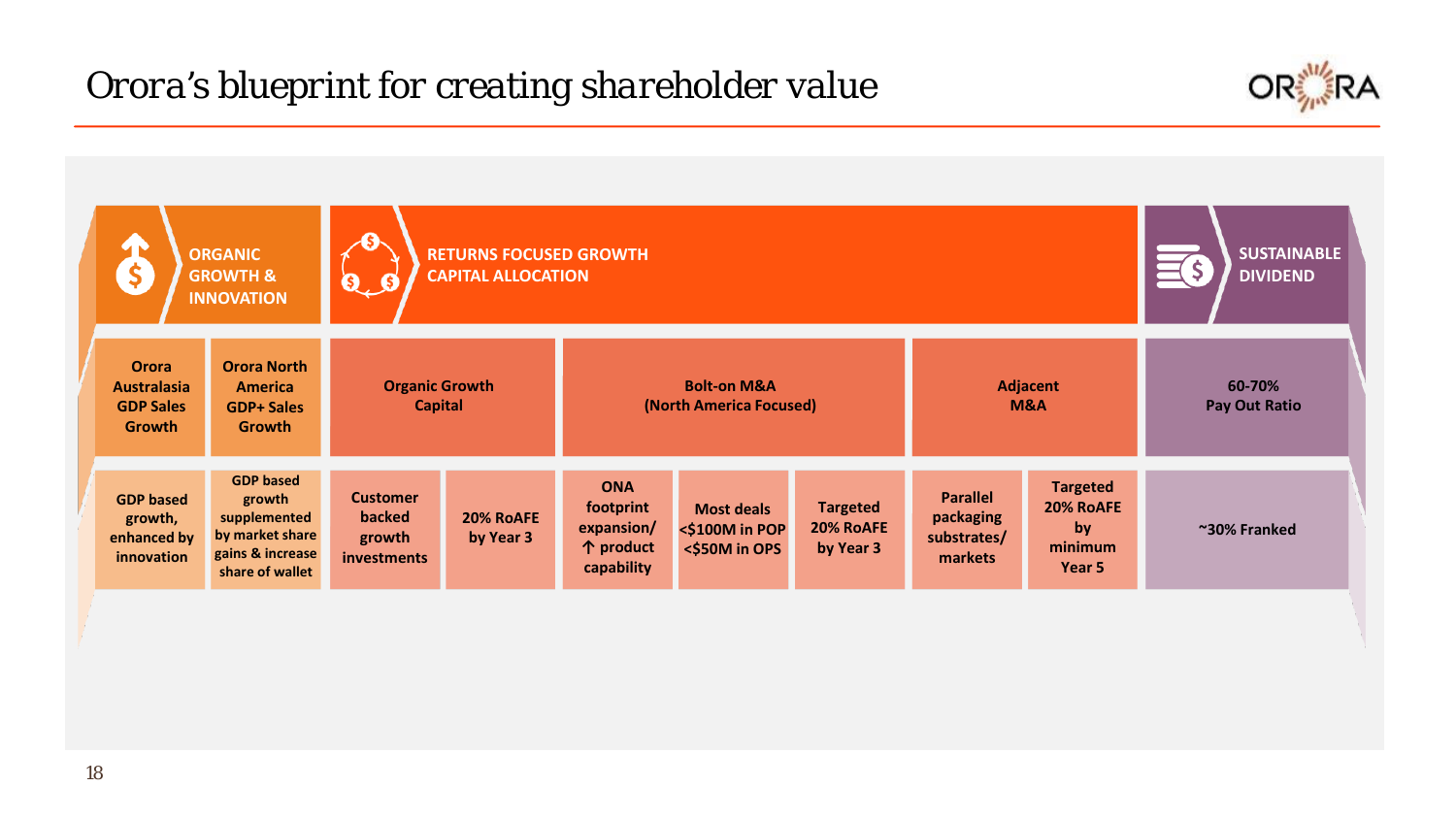# *Orora has invested approx. \$380M in growth since ASX Listing in December 2013*



|                                                      | <b>FY14</b>                               | <b>FY15</b>                                                                                            | <b>FY16</b>                                                                                                                                        | <b>FY17</b>                                                                                                         | <b>TOTAL</b><br><b>INVESTMENT</b> |
|------------------------------------------------------|-------------------------------------------|--------------------------------------------------------------------------------------------------------|----------------------------------------------------------------------------------------------------------------------------------------------------|---------------------------------------------------------------------------------------------------------------------|-----------------------------------|
| <b>Organic</b>                                       | <b>Opened new Landsberg</b>               | <b>New customer backed</b><br>Dairy Sack Line (\$20M)                                                  | <b>Established 2 new East Coast</b><br><b>US DCs (Charlotte &amp;</b><br>Orlando) – both customer<br><b>backed</b>                                 | \$26M spend committed<br>from Orora Global<br>Innovation initiative to date                                         |                                   |
| <b>Growth</b><br><b>Capital</b>                      | DC in Nashville, USA -<br>customer backed | <b>Launched \$45M Orora</b><br><b>Global Innovation Initiative</b>                                     | <b>Investing \$42M to increase</b><br>glass bottle manufacturing<br>$capacity - import$<br>replacement, underpinned by<br>existing customer demand | Jakait: established new fresh<br>produce focused packaging<br>solutions facility in central<br><b>Mexico</b>        | $\sim$ \$90M                      |
|                                                      |                                           | <b>Acquired World Wide</b><br><b>Plastics (Rigid plastic</b><br>containers)                            | Acquired Jakait (\$23M)<br>(Greenhouse produce<br>& labels)                                                                                        | <b>Acquired Register-</b><br>expanding POP footprint<br>into the Northeast of USA<br>(563M)                         |                                   |
| <b>Bolt-on M&amp;A</b><br>(North America<br>Focused) |                                           | <b>Acquired small South</b><br><b>Australian fibre packaging</b><br>distributor - "Go Direct"<br>model | <b>Acquired small Californian</b><br>based supplier of flexible<br>packaging                                                                       | <b>Acquired Garvey &amp; Graphic</b><br>Tech - expanding POP<br>footprint into the Midwest<br>& West of USA (\$78M) | $\sim$ \$182M                     |
|                                                      |                                           |                                                                                                        |                                                                                                                                                    | <b>Acquired small Sydney</b><br>based specialist corrugated<br>box converter - "SME"<br>strategy                    |                                   |
| <b>Adjacent M&amp;A</b>                              |                                           |                                                                                                        | <b>Acquired IntegraColor</b><br>(Point of purchase<br>solutions)                                                                                   |                                                                                                                     | $\sim$ \$107M                     |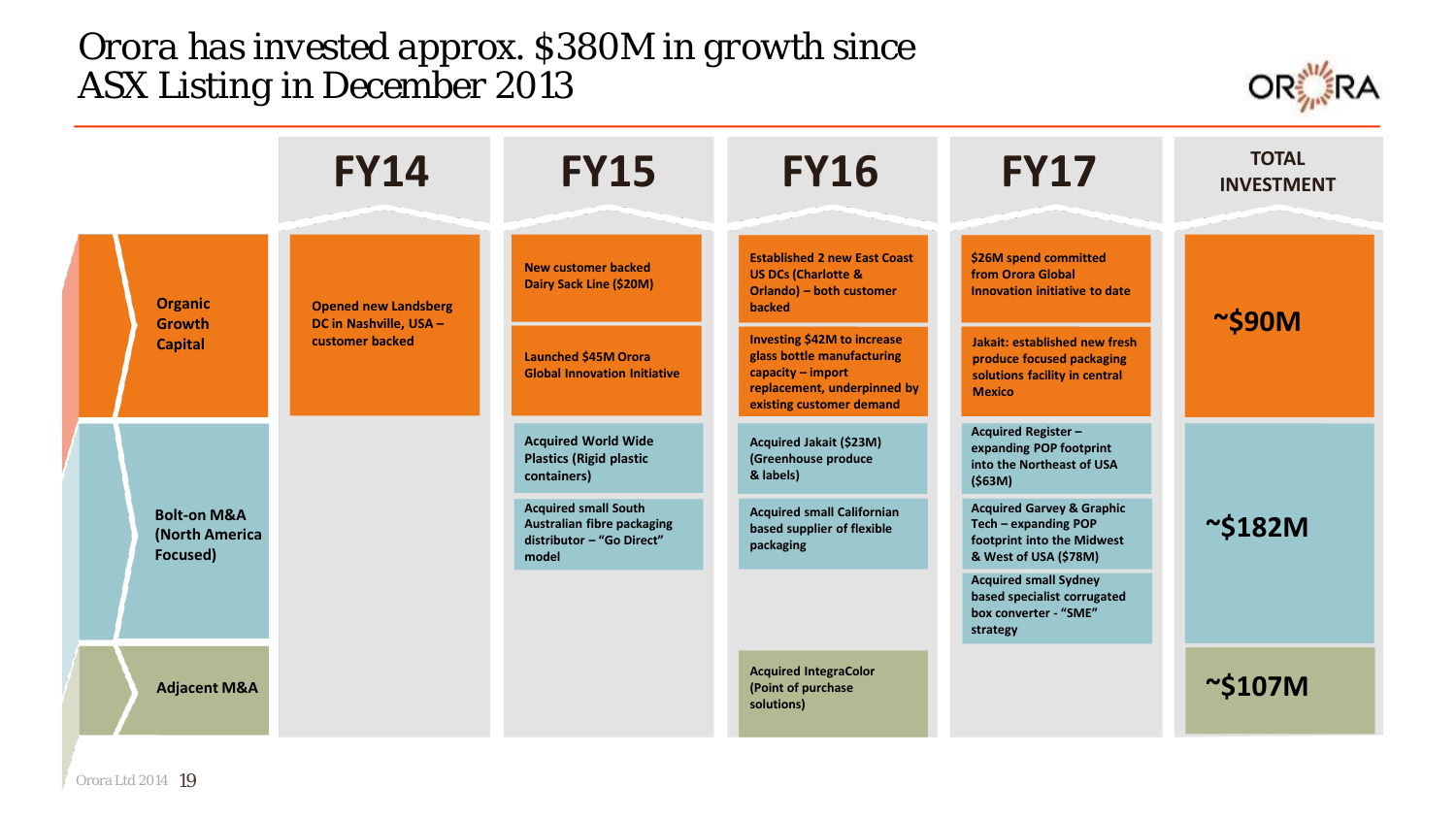# *Committed to creating shareholder value*



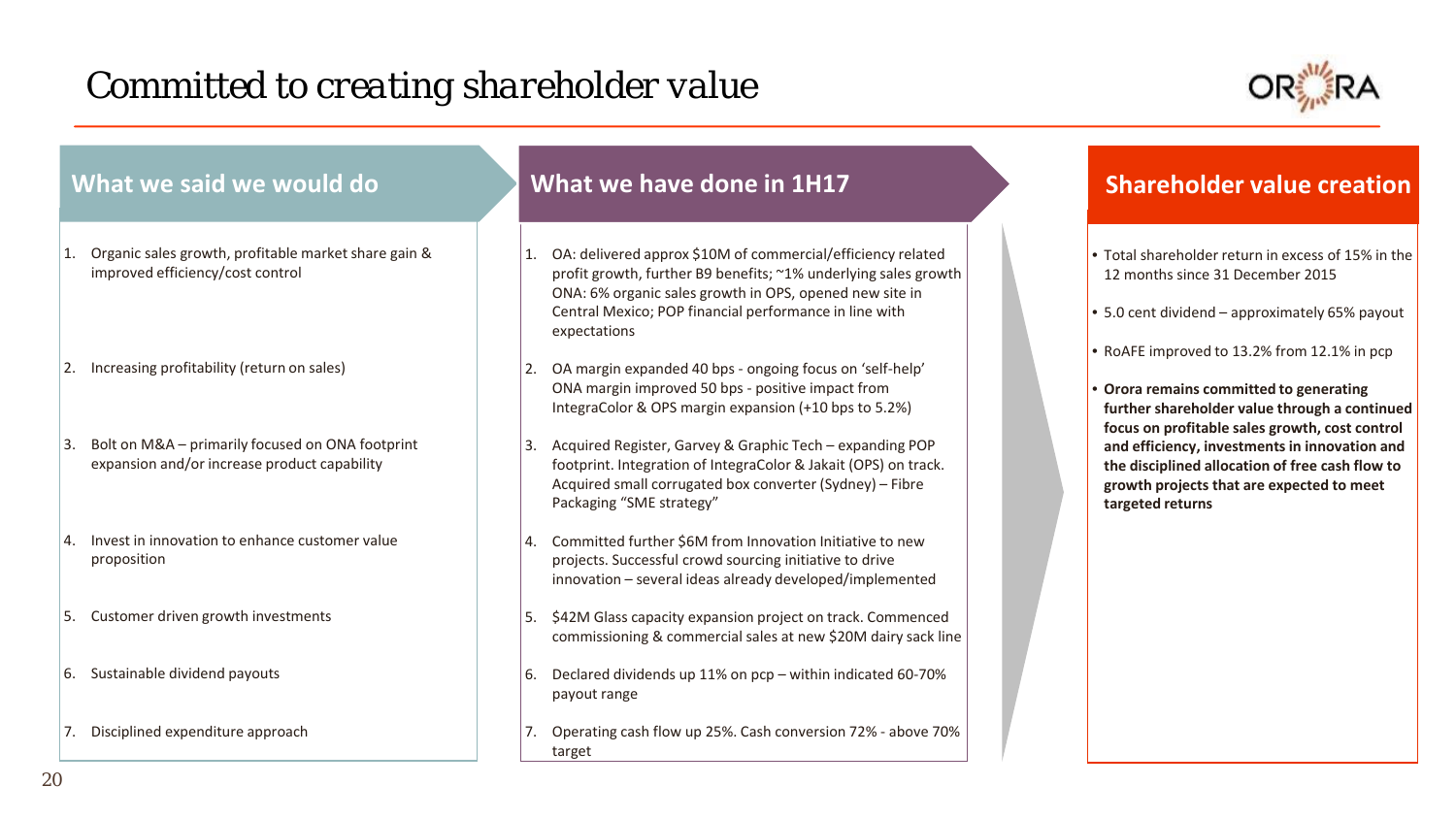# *Perspectives for the remainder of 2017*



#### **Orora Australasia**

- Given low growth environment, continue to drive improved efficiency and cost control across the business
- Glass capacity expansion expected to be complete and fully operational by end of FY17
	- $\circ$  Installation of third line in Feb/Mar 2017 remaining capex spend of approximately \$16M in 2H17
	- o Earnings impact in FY17 expected to be neutral due to downtime and the need to work through imported inventory
- Progress the assessment of warehousing options relating to the Glass capacity expansion project
- Volatility and uncertainty is expected to persist in the South Australian electricity market
- Remaining \$7M incremental B9 'self help' benefits anticipated in FY17
- Finalise commissioning of new dairy sack line in 3QFY17
- Continue to utilise the Orora Global Innovation Initiative to enhance value proposition and/or improve productivity

#### **Orora North America**

- Ongoing push for market share and cost efficiencies
- Acquisitions of Garvey and Graphic Tech expected to complete by March 2017
- Continue to integrate recent acquisitions
- Further Management and Integration resources are to be added to the POP business to aid integration and drive future growth
- While the near term focus is on integration in both POP (acquisitions) and OPS (ERP system), a pipeline of acquisition targets for both businesses will continue to be developed and suitable opportunities considered
- OPS to seek further customer supported organic geographic expansion opportunities
- Complete the upgrade and consolidation of Southern Californian warehouses in 2H17
- Continue to utilise the Orora Global Innovation Initiative to drive innovation, modernisation and productivity across the business segment
- $\bullet$  Continue to enhance, roll out and integrate the new ERP system remaining US\$11M of capital to be progressively spent during FY17 & FY18 21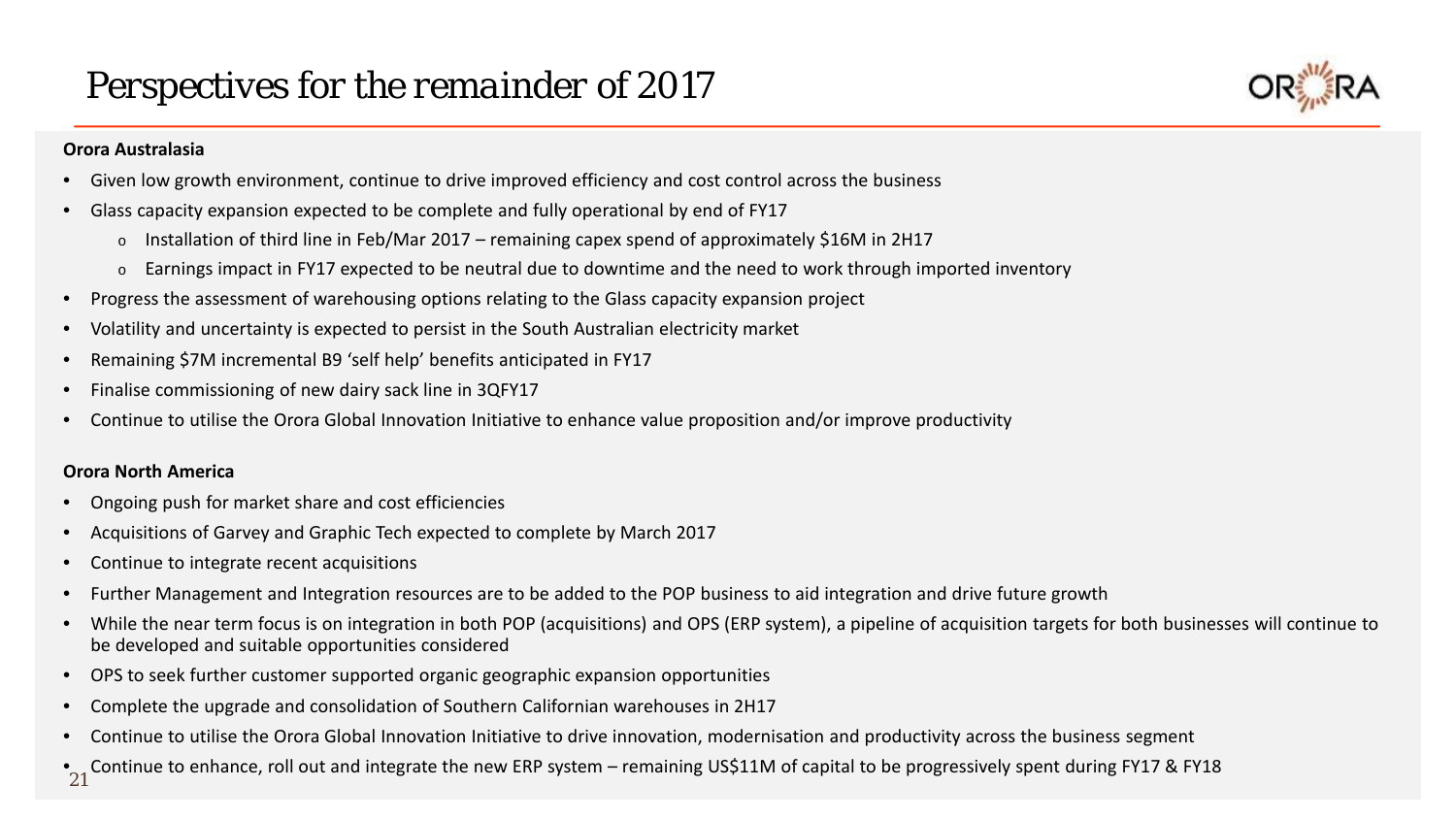

• Orora expects to continue to drive organic growth and invest in innovation and growth during the remainder of FY17, with earnings expected to be higher than reported in 2016, subject to global economic conditions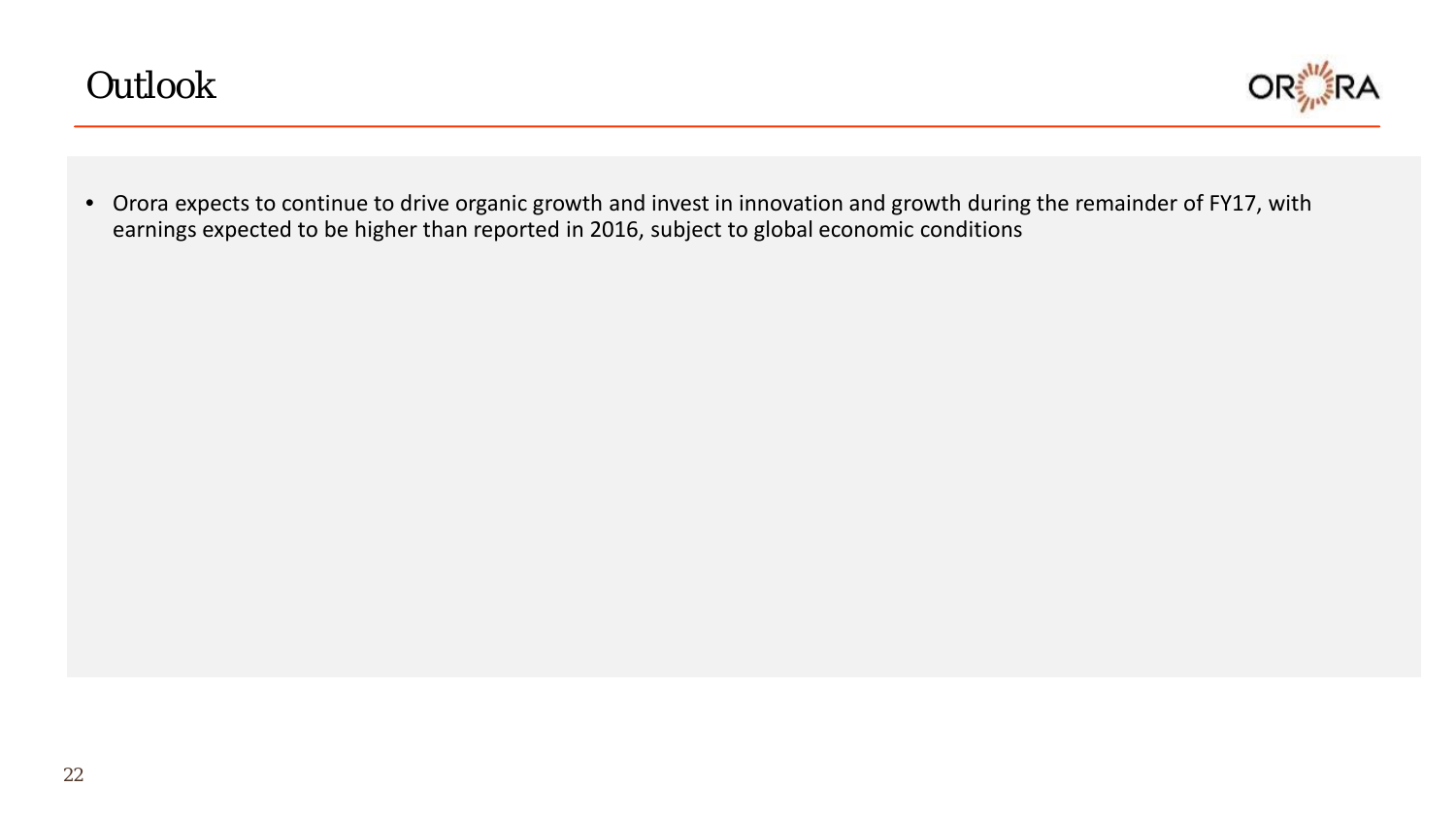# **Appendix 1:**

# Orora acquires The Garvey Group and Graphic Tech





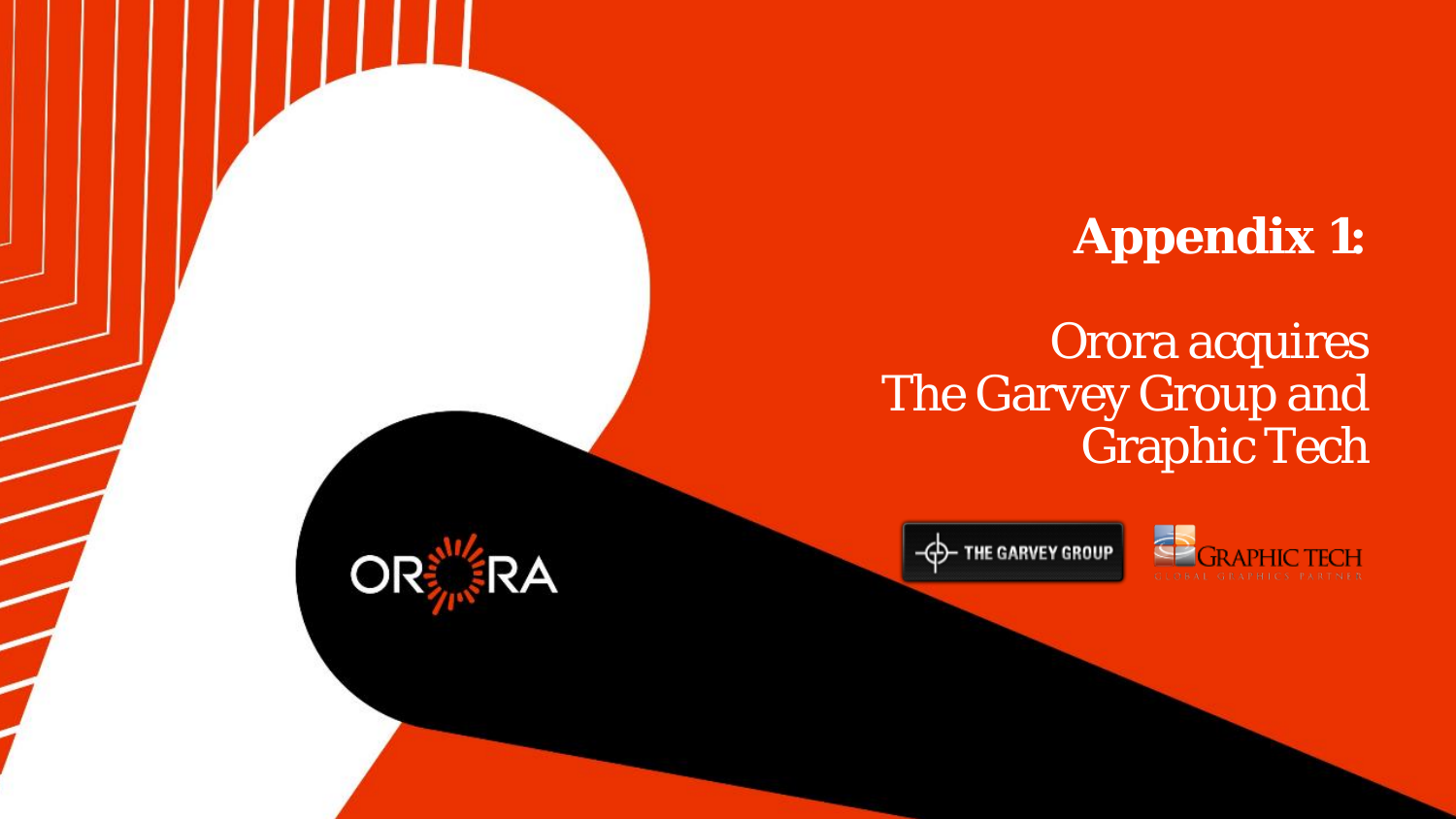

**Orora continues to build national coverage in Point of Purchase (POP) – expanding footprint into the Midwest and West with the acquisitions of The Garvey Group and Graphic Tech for US\$54M**

| Consideration                          | • US\$54M (approx. A\$71M) - US\$48M paid upfront, US\$6M holdback payable in instalments from<br>$12 - 36$ months post completion<br>• In addition US\$5.0M (approx. A\$7M) growth capex reimbursement                                                                                                                                                                                                                                                                                            |
|----------------------------------------|----------------------------------------------------------------------------------------------------------------------------------------------------------------------------------------------------------------------------------------------------------------------------------------------------------------------------------------------------------------------------------------------------------------------------------------------------------------------------------------------------|
| <b>EBITDA Multiple</b>                 | $\bullet$ 5.8x LTM                                                                                                                                                                                                                                                                                                                                                                                                                                                                                 |
| <b>ROI Hurdle Rate</b>                 | • Expected to meet 20% RoAFE by 3rd full year of ownership                                                                                                                                                                                                                                                                                                                                                                                                                                         |
| <b>Sales Revenue</b>                   | • Approximately US\$90M (LTM) (A\$120M)                                                                                                                                                                                                                                                                                                                                                                                                                                                            |
| <b>Synergies</b>                       | • Approximately US\$3.0M (A\$4.0M)<br>• Expected over the first 2-3 years<br>• Relating to purchasing, supply chain and back office service costs                                                                                                                                                                                                                                                                                                                                                  |
| <b>Other Key Points</b><br>$Z_{\rm T}$ | • Garvey Group and Graphic Tech will be integrated with IntegraColor and Register<br>• Acquisitions expected to complete by March 2017<br>• Funded from existing bank debt facilities - pro forma leverage including these acquisitions and<br>Register (completed early January 2017) is 2.0x<br>• The transactions have been structured to enable tax deductibility (over time) of the full purchase<br>price<br>• Transaction costs of approximately US\$1.25M (A\$1.6M) to be expensed in FY17 |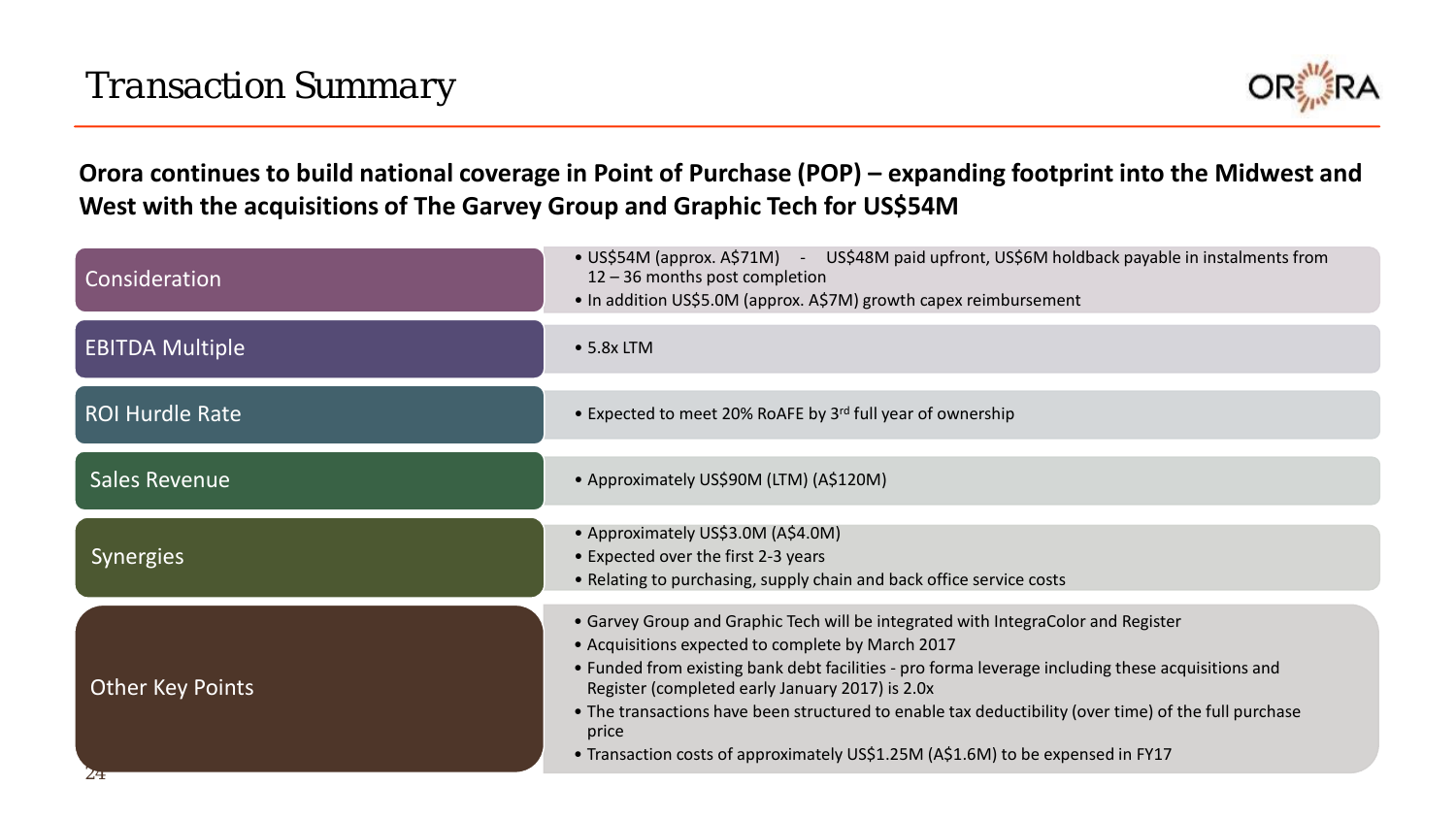# *Business Overview*



### **Highly complementary capability to existing POP businesses IntegraColor (Texas) and Register (New Jersey)**

- Full service providers of point of purchase (POP) and visual display solutions to leading retailers and brand owners in the US
- Maintain long term customer relationships with blue chip corporates primarily across the retail, entertainment and food sectors
- Customised solutions across the complete customer value chain:
	- Concept development
	- Design
	- Manufacture and printing (high quality and digital)
	- Inventory Management
	- Fulfilment
- High quality and technically advanced asset base
- Three locations covering the West Coast (Los Angeles 2 sites) and Midwest (Chicago)
- Both private businesses with 20 years plus history key management will be retained
- Approximately 320 employees, contract labour used to support peak demand periods

**Providers of customised, innovative POP and visual display solutions to large national customers**

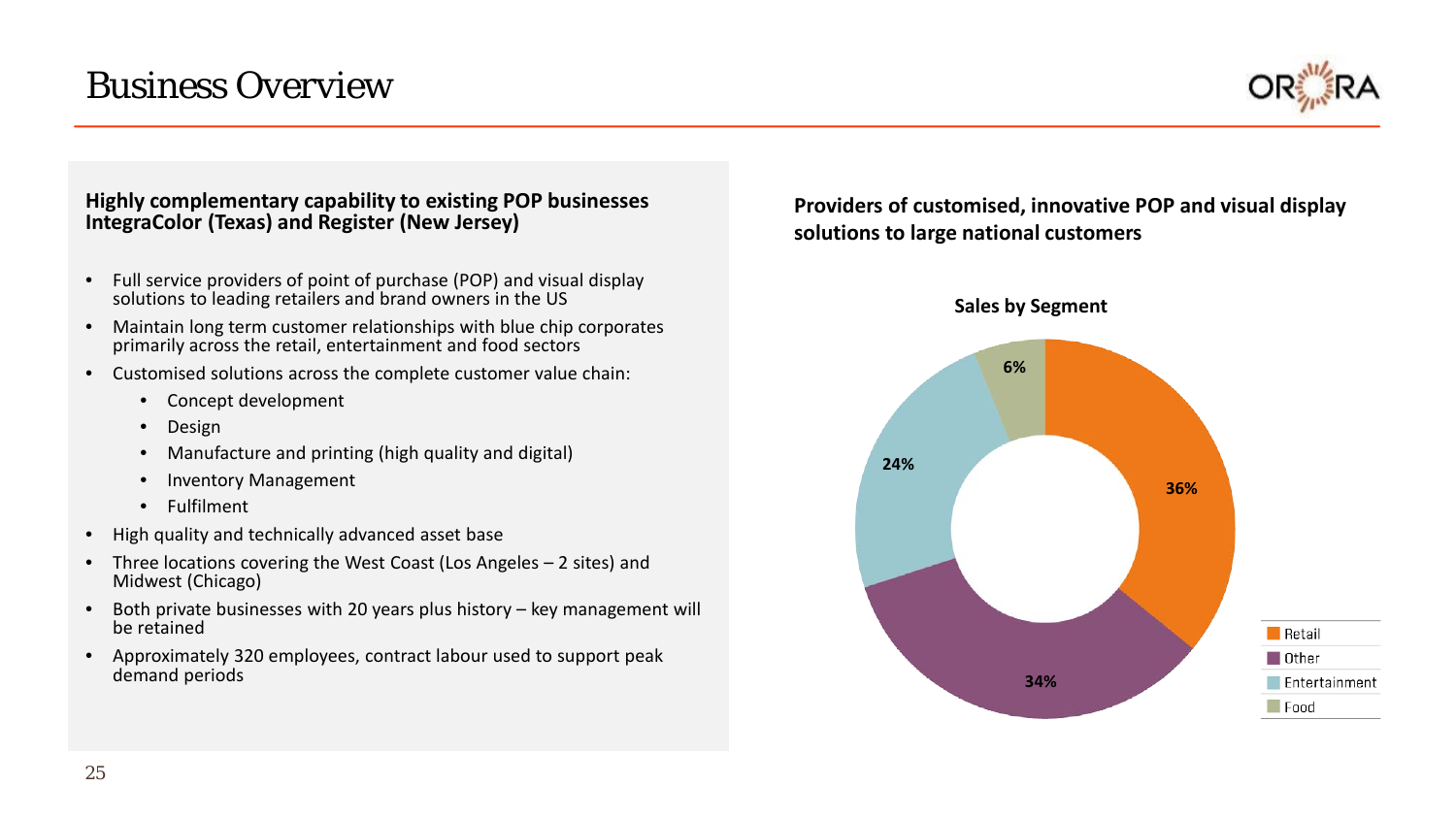# *Alignment with Orora's growth strategy in Point of Purchase*



# **Today's acquisitions align with Orora's four key strategic M&A pillars**

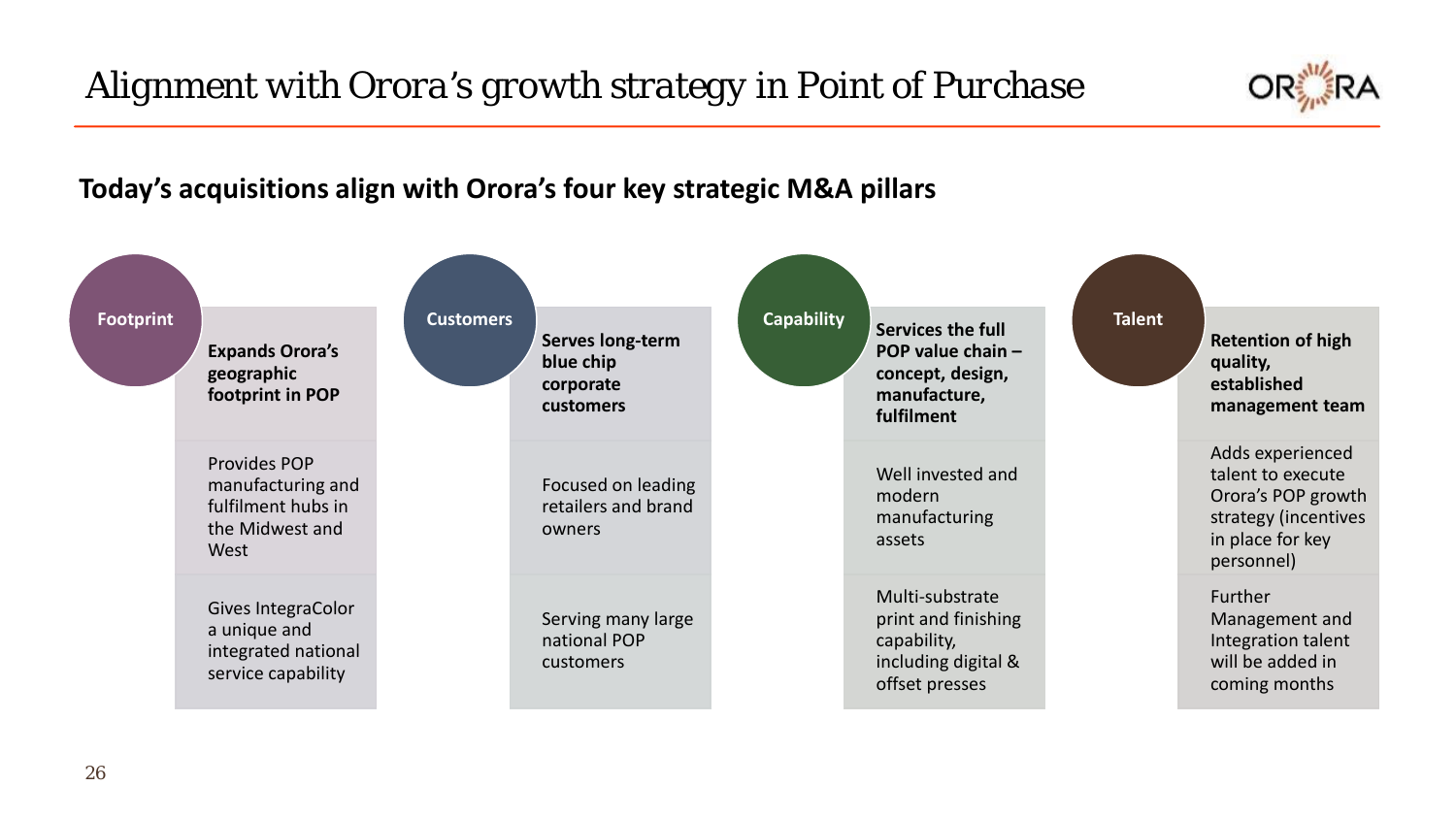# *Integration*



- Garvey and Graphic Tech will both be integrated into IntegraColor
	- Resources, process and best practices will be shared on a "best of the best" approach
	- The current management teams will continue to have responsibility for the day-to-day operations and report to the CEO of IntegraColor
- Further Management and Integration resources are to be added
- Management intends to rename the POP business group in the coming months
- A comprehensive 100 day plan has been established
	- Steering group consists of Orora MD&CEO/CFO/GGM Strategy/CEO IntegraColor
- The procurement and administration functions will be integrated and optimised with Orora's existing POP businesses
	- The businesses will be integrated onto a common (IntegraColor's) ERP system. Potential integration onto SAP will be assessed in due course
	- Cross selling opportunities with Orora Packaging Solutions will be coordinated centrally